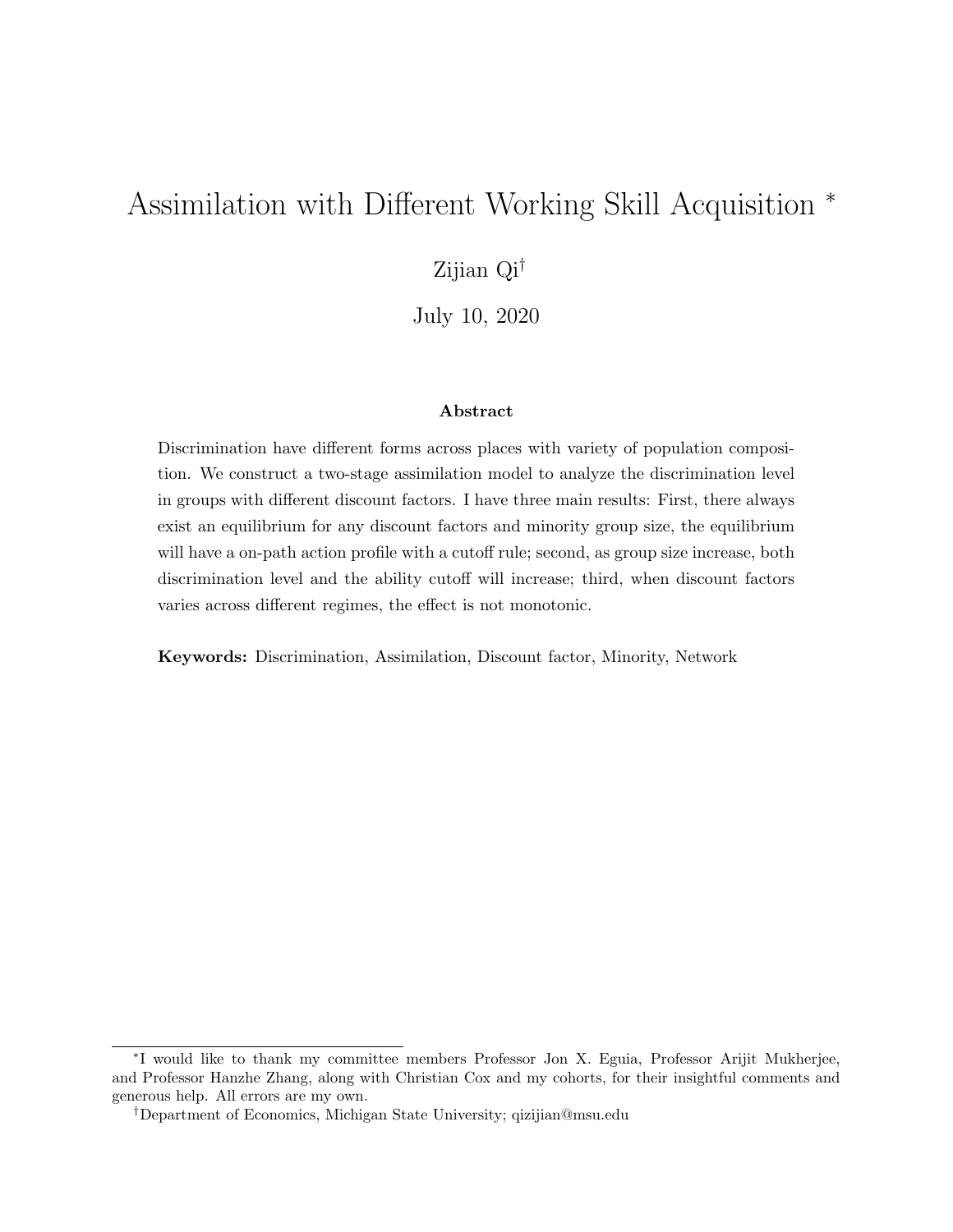## 1 Introduction

Discrimination between different groups are commonly seen around the world. During the first half of 20th century, a lot of European immigrants went to US and they experienced little discrimination. On the contrary, before WWII, Germany government discriminate Jews to the extreme and the government wanted to eliminate them from earth. Why the discrimination level differed so much in different countries is a very interesting topic.

Recent literature are most focused on the discrimination against people with low average working skill levels, but seldom study the discrimination against people with high average working skills. For an example, the acting White phenomenon is well studied by [Eguia](#page-17-0) [\(2017\)](#page-17-0) and [Advani and Reich \(2015\)](#page-17-1). Both papers proposed a 2-stage game model: for the first paper, the agent of advantaged group will choose a discrimination level in the first stage, and in the second stage, all agents choose a skill level and agents from disadvantaged group will choose their self identity; for the second paper, in the first stage, agents form the minority group will choose their identity and in the second stage, all agents will choose their skill level. In both models, individuals from minority group face a trade-off between cultural and economic incentives: assimilation will gain economic benefit and non-assimilation will prevent the cost. These studies explained the discrimination against minority with lower average working skill level.

However, discrimination against minority with high working skill level do exist. For an example, Asian American has higher working skill level than White people. The positive and negative dichotomy of Asian American stereotypes has been well documented [\(Fiske, Cuddy,](#page-17-2) [Glick, and Xu 2002,](#page-17-2) [Gilbert 1951,](#page-17-3) [Ho and Jackson 2001,](#page-18-0) [Jackson, Hodge, Gerard, Ingram,](#page-18-1) [Ervin, and Sheppard 1996,](#page-18-1) [Karlins, Coffman, and Walters 1969,](#page-18-2) [Katz and Braly 1933\)](#page-18-3). They are stereotyped as intelligent, industrious, hard working, self-disciplined, good at math and sciences (implying competence), but quiet, shy, unpopular, reserved, traditional, and placing less value on a leisurely life. With that said, [Lai and Babcock \(2013\)](#page-18-4) studied how White male and female evaluators perceive an Asian American versus White job candidate on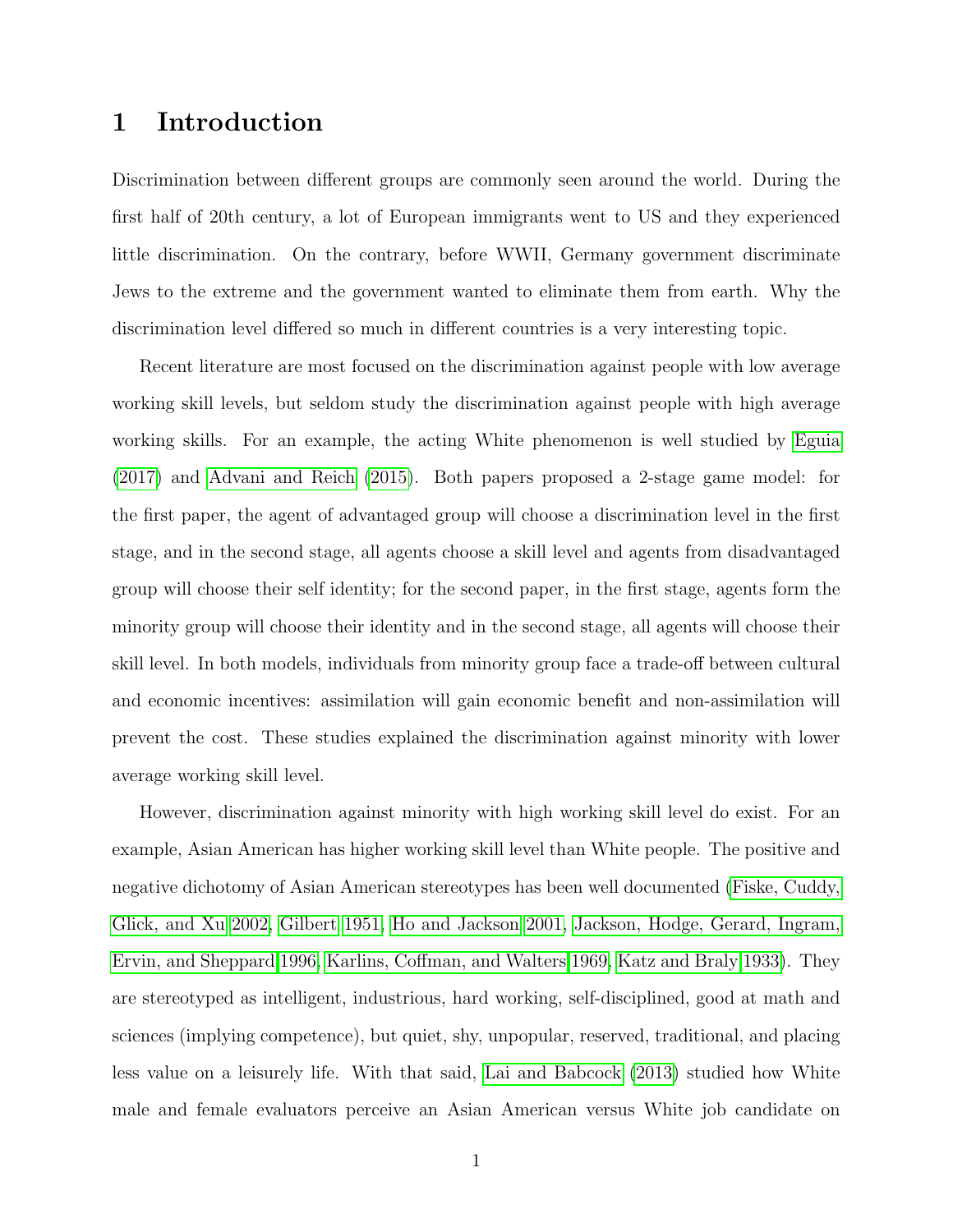the dimensions of competence and social skills and how these perceptions affect evaluators' decisions in hiring and promotion. They found that female evaluators were less likely to select Asian than White candidates into positions involving social skills and were less likely to promote Asian than White candidates into these types of positions. These studies give us an example of discrimination against minority with high working skill level.

To understand the discrimination between different groups, the "self identity" is a very important concept. [Akerlof and Kranton \(2000\)](#page-17-4) pointed out the important relationship between self identity and economic outcomes. The choice of self identity affects the utility function of the agent, so the choice changes the payoff of the agent herself as well as the payoff of other agents. Furthermore, the collective choice of self identity may change the social norms, affecting identity-based preferences. It is important because the discrimination against people is not a discrimination against race, but also a discrimination against group choice. A person who was born in a family of minority group can still choose the majority as "self identity", thus share the same culture with the majority group.

The empirical results proves that "self identity" play an important role in the utility function. [Benjamin, Choi, and Strickland \(2010\)](#page-17-5) conducted experiments to show that the social identity of an agent can affect her preference. The discount factor and propensity to save are affected by the choice of majority group. Making Asian American subjects ethnicity salient causes them to exhibit more patient preferences. Making race salient to black subjects decreases discount rates among those who have longstanding roots in the United States. There is also suggestive evidence that native blacks become more risk averse and whites more patient when their racial identity is salient.

To understand the discrimination among groups, we need to figure out why there are working skill level differences between different groups and how do "self identity" affect our utility. I model the difference of working skill level as a result of difference of discount factors among groups. The "self identity" will affect the utility function because there is network effect within groups.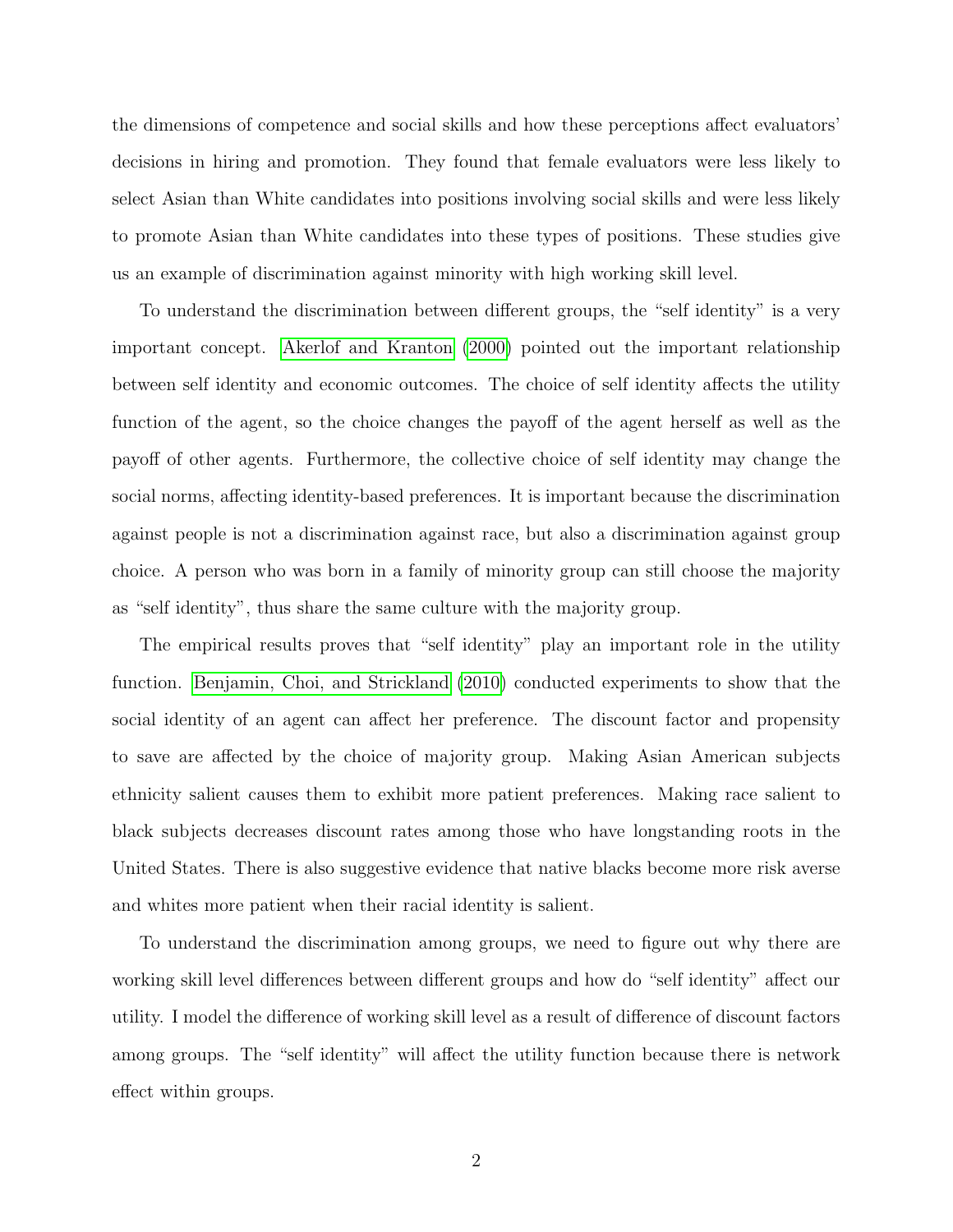Discount factor is a generalized factor. There are many estimations about the discount factor and the results are very different. The estimation conducted by [Hausman \(1979\)](#page-18-5), [Moore and Viscusi \(1990\)](#page-18-6), [Dreyfus and Viscusi \(1995\)](#page-17-6), [Pender \(1996\)](#page-18-7), [Coller and Williams](#page-17-7) [\(1999\)](#page-17-7), [Harrison, Lau, and Williams \(2002\)](#page-17-8) ranges from 0.53 to 0.99. By comparing [Pender](#page-18-7) [\(1996\)](#page-18-7) and [Harrison, Lau, and Williams \(2002\)](#page-17-8), the first estimates the discount factor in India and the second estimates the discount factor in Denmark. The first one get a result between 0.59 to 0.79 and the second on get a result of 0.78. It is clear that different groups have different discount factors.

The discount factor in our model can be explained in many ways. The discount factor can be think of as the weight putting into the future. It can also be explained as a longer expected life since the longer the life is, the more weight an agent will put in the future utility. It is also a factor of cultural norm. It is shown before that Asia American placing less value in leisure, so the discount factor will be larger for Asia American.

There is evidence that network play an important role in choice of assimilation. [Verdier](#page-18-8) [and Zenou \(2017\)](#page-18-8) studied the relationship between social network and cultural assimilation. They showed that agents in the center of network have more incentive to assimilate than the agents in the marginal of the network. They also showed that with a denser network (interaction between agents are strong), more people choose to assimilate.

The utility of an agent depend on the average working skill of her group and also depend on how large the group is. The larger the group is, the more benefit that an agent can derive from being a member. [Currarini, Jackson, and Pin \(2009\)](#page-17-9) found three important results: first, larger groups (measured as a fraction of the population of their respective schools) form a greater fraction of their friendships with people of their same type; second, larger groups form significantly more friendships per capita, that is, members of a group that comprise a small minority in a school form roughly six friendships per capita, while members of groups that comprise large majorities (close to 100 percent of a school) form on average more than eight friendships; third, groups tend to form same-type friendships at rates that exceed the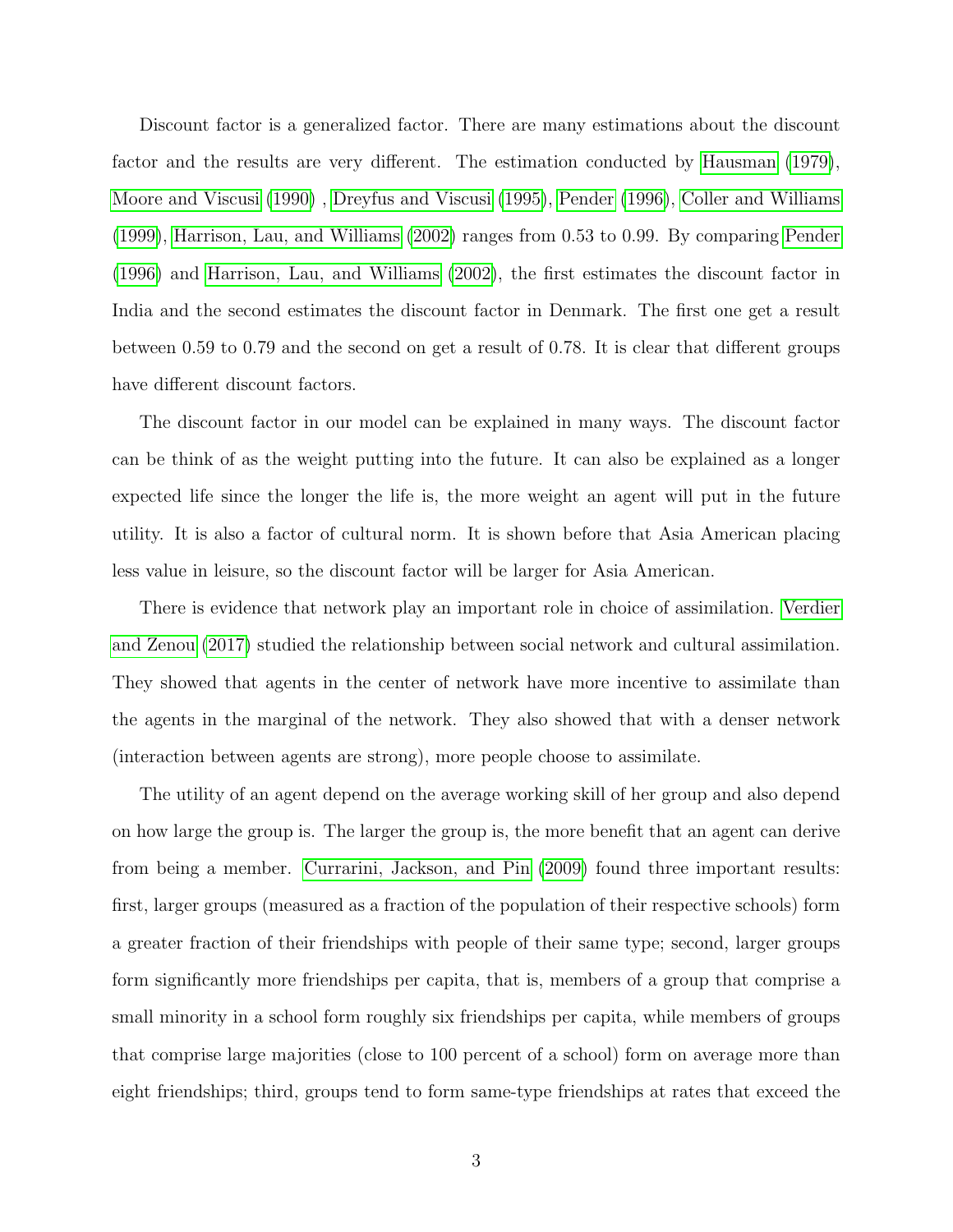relative fractions in the population. This give us a solid foundation that the utility function will depend on how large the group is.

Our analysis proceeds as follows. Section [2](#page-4-0) will setup the model with network effect and two groups have different discount factors. Section [3](#page-8-0) solves the game. Section [4](#page-11-0) solves the game for an explicit functional form. Section [5](#page-12-0) will do the comparative status which explain the main result. Section [6](#page-15-0) proposed some testable results. Section [7](#page-15-1) discussed about some further extensions. Section [8](#page-16-0) concludes the paper.

## <span id="page-4-0"></span>2 Model Setup

## 2.1 Players

Consider a society with a continuum of agents. Each agent is identified by her background and her ability. Assume that the set of possible backgrounds is  $\{\mathcal{A}, \mathcal{I}\}\,$ , where  $\mathcal{A}$  represents the majority group, and  $\mathcal I$  the minority group. Assume that the set of possible abilities is [0, 1]. Let  $N = \{A, \mathcal{I}\}\times[0, 1]$  denote the set of players. For each background  $\mathcal{J} \in \{A, \mathcal{I}\}\$ , let  $N_{\mathcal{J}} = \mathcal{J} \times [0, 1]$ denote the subset of agents with background  $\mathcal{J}$ .

Assume the measure of N, denoted  $m(N)$ , is equal to 1, and that the distribution of agents is uniform over N. Also assume that  $m(N_{\mathcal{I}}) = m$  ( $m \in (0, \frac{1}{2})$  $(\frac{1}{2})$  and  $m(N_{\mathcal{A}}) = 1 - m$ . That is, the majority group has more population than the minority group. The distribution of ability conditional on background  $\mathcal J$  is uniform over  $[0, 1]$ .

For any  $i \in N$ , let  $\theta_i \in [0,1]$  denote the ability of agent i. Individual ability is private information.

#### 2.2 Lifetime of the Agent

The agent will have two stages. In stage 1, the agent will be considered as young, and she will spend time learning working skills  $s_i$  and enjoy her leisure time. In stage 2, the agent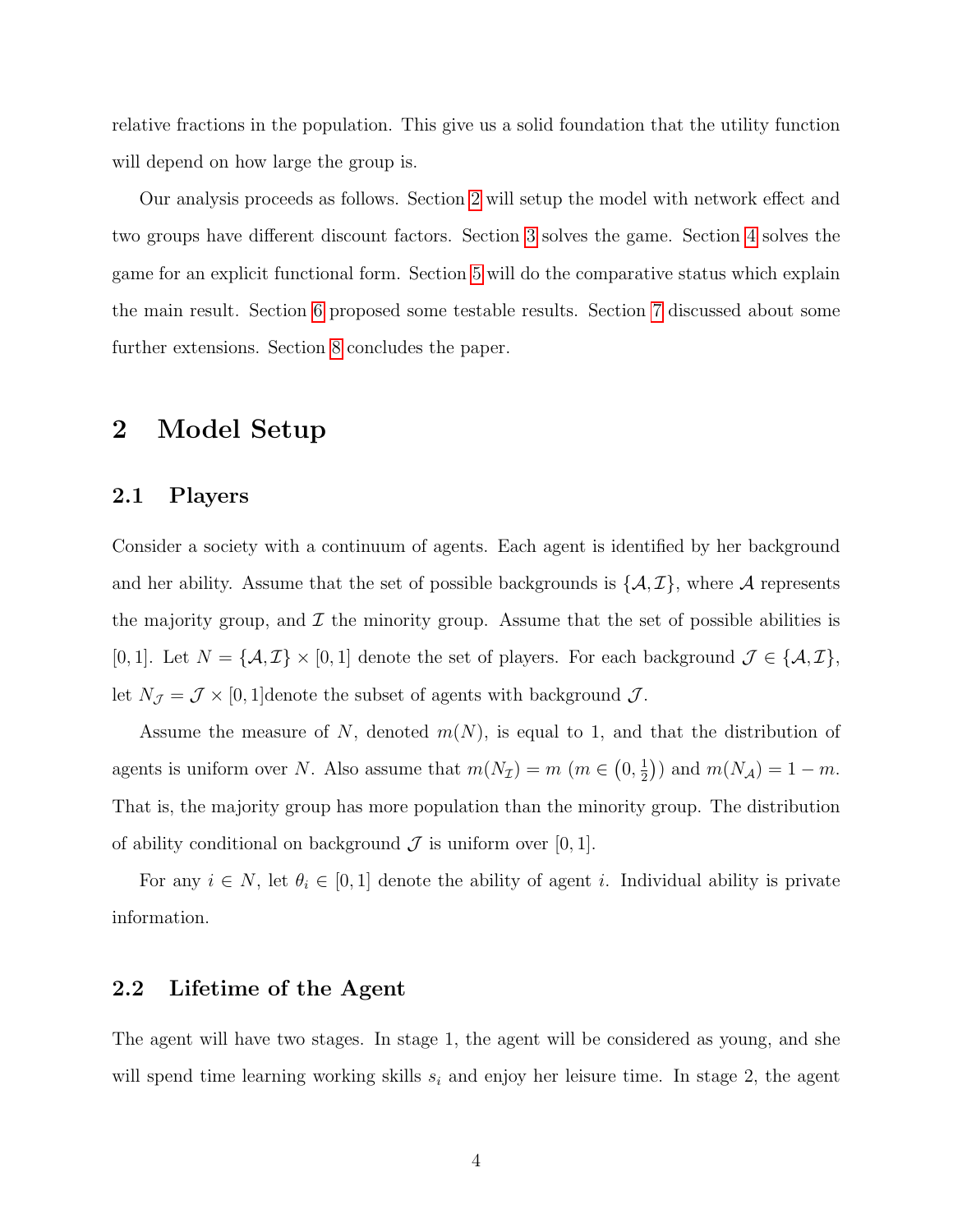will become an adult and will make a choice of assimilation. The agent will then working and payoff accrue.

#### 2.2.1 Skill Level

Agents acquire working skills when they are young. We normalize the time agents have to 1 when they are young. For any agent  $i \in N$ , she can choose her leisure time  $l_i$  and spend the rest of time  $1 - l_i$  learning. Based on the ability  $\theta_i$ , the working skill level agent i can get is  $s_i = \theta_i(1 - l_i).$ 

#### 2.2.2 Discount Factor

Agents with different backgrounds have different time preferences. Assume that agents with background A have discount factor  $\beta_A$  and agents with background T have discount factor  $\beta_{\mathcal{I}}$ . I assume that  $\beta_{\mathcal{A}} < \beta_{\mathcal{I}} < 1$  in this paper, that is, the minority group put more weight on the future utility.

#### 2.3 Choice of Social Group

Assume that there are two self identity groups A and I, characterized by two sets of social norms and actions expected from their members. In-group networks are strong and the networks across groups are very small.

In stage 2, assume that agents with background A will identify them self as  $A, N_A \subseteq A$ . Assume that any agent with background  $\mathcal I$  can choose to belong to social group I at no cost. or she can embrace the cultural norms of group A to then join A. Let  $a_i \in \{0,1\}$  be the choice of agent  $i \in N_{\mathcal{I}}$ . Let  $a_i = 0$  denote that  $i \in N_{\mathcal{I}}$  chooses to be part of group I and not to assimilate, and let  $a_i = 1$  denote that agent  $i \in N_{\mathcal{I}}$  chooses to adopt the majority cultural norms and to become a member of the majority group A. If  $a_i = 1$ , we say that  $i \in N_{\mathcal{I}}$  "assimilates."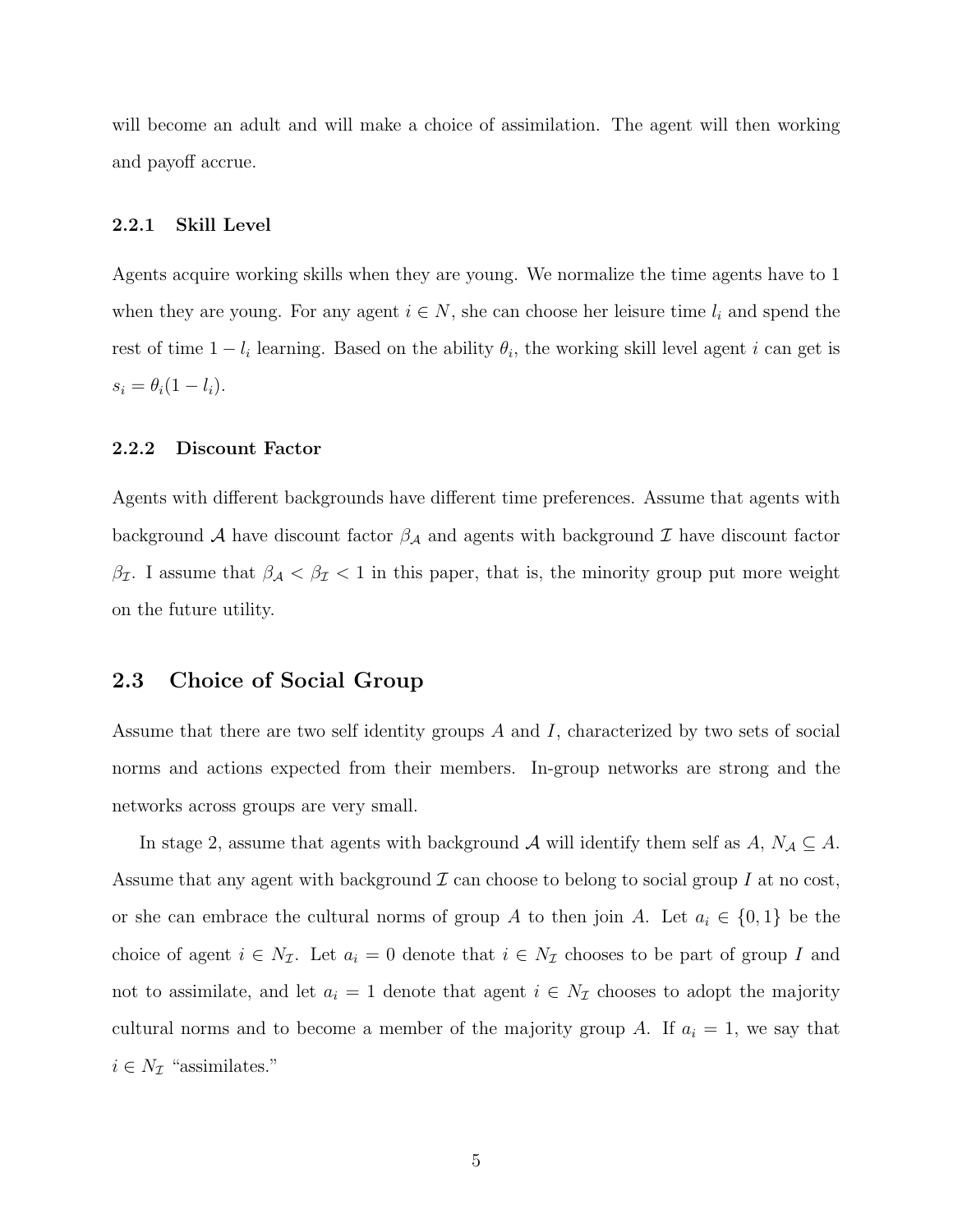## 2.4 The Cost of Assimilation

The cost of assimilation is d for agent i, where  $d \in \mathbb{R}_+$  is the difficulty of assimilation to become a member of A. This difficulty of assimilation  $d$  is an endogenous, strategic variable. It can be interpreted as the level of discrimination: if agents with background  $\mathcal A$ are welcoming to those who assimilate, d is small; if agents with background  $A$  are hostile or if they give a cold shoulder to those who are trying to assimilate, then  $d$  is high.

The level of d is chosen endogenously in the model by an agent with background  $\mathcal{A}$ . In the setup, we assume that agents with background A collectively choose an agent  $h \in N_{\mathcal{A}}$ as a representative, then the agent h will choose the discrimination level  $d$ . As we shown in Section [3,](#page-8-0) all agents with background  $\mathcal A$  will share the same optimal choice, so the mechanism of chossing the representative  $h$  will not affect the equilibrium.

#### 2.5 Network Effect

Agents will benefit from social group network effect. Agents in the same social group share the same behavior and cultural so they will be closely connected. With larger group size, each member in the group will benefit more.

Mathematically, we use a a function  $f(m_J)$  to model the network effect. We will assume that  $f(0) = 0, f'(.) \ge 0, f'(0) \le 1, f''(.) \le 0$ . That is, the larger the group is, the greater the network effect. Also, the marginal benefit of network effect is decreasing.

#### 2.6 Timing of the Game

The timing of the game is as follows:

1. For any agent  $i \in N$ , i chooses the leisure time  $l_i$  when they are young and acquires working skill  $s_i$  accordingly. All agents will act simultaneously.

2.1 All agents become adults and observe the working skill  $s_i$  of other agents. Agents with background A choose a representative  $h \in \mathcal{A}$  and h chooses the discrimination level d.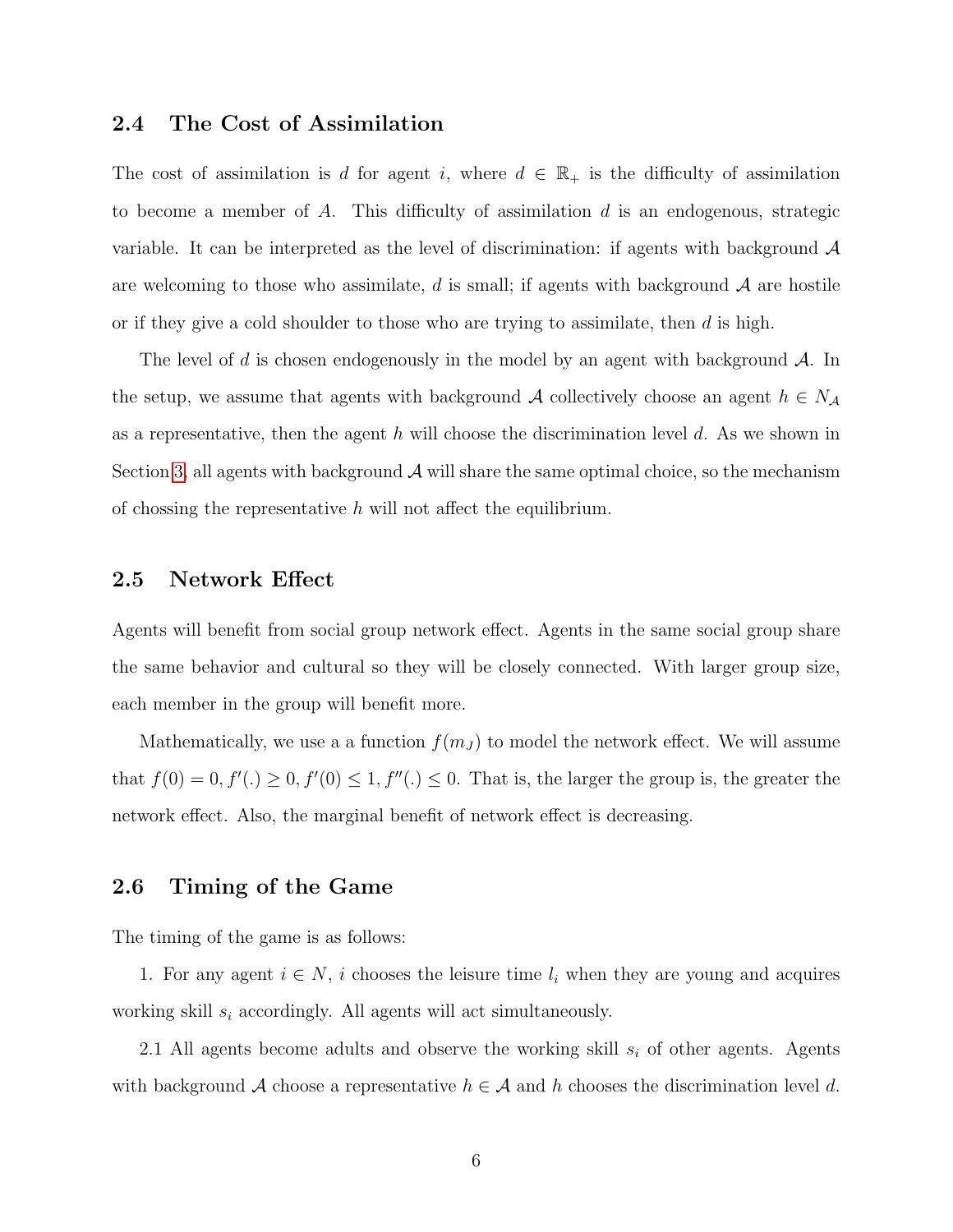2.2 All agents observe d. Agents with background  $\mathcal I$  make an assimilation choice  $a_i$  based on the information she have. All agents with background  $\mathcal I$  will act simultaneously. Payoffs accrue.

#### 2.7 Utility Functions

In stage 1, agent  $i \in N$  will derive a utility level  $log(l_i)$  for enjoying the leisure time  $U_i^1(l_i)$  $Log(l_i)$ .

In stage 2, agents become adults and start working. For each social group  $J \in \{A, I\}$ , let  $s_J$  be the average working skill of agents in J and  $m_J$  be the size of the group. Assume that an agent i with skill  $s_i$  in social group  $J \in \{A, I\}$  with average skill  $s_j$  and size  $m_j$ derives a utility  $f(m_J) s_J s_i$ . In addition, agent i may experience costs of assimilation.

Let  $U_i^2(d, a_i)$  denote the utility function of agent i in stage 2 as a function of the discrimination level d and the assimilation decisions  $a_i$ . We can fix  $a_i = 0$  exogenously for any  $i \in N_A$ , then the utility in stage 2 of an agent i in social group  $J \in \{A, I\}$  can be written as:

$$
U_i^2(d, a_i) = Log[f(m_J)s_Js_i - a_i d]
$$

The agents are impatient and agents with different backgrounds have different discount factors. Let  $\beta_{\mathcal{A}}$  denotes the discount factor for agents with background  $\mathcal{A}$  and  $\beta_{\mathcal{I}}$  denotes the discount factor for agents with background  $\mathcal{I}$ . I assume that  $\beta_{\mathcal{A}} < \beta_{\mathcal{I}} < 1$ .

Above all, the utility of an agent i with background  $\mathcal{J} \in \{A, \mathcal{I}\}\$ in social group  $J \in \{A, I\}$ can be written as:

$$
U_i(l_i, d, a_i) = Log(l_i) + \beta_{\mathcal{J}} Log[f(m_{\mathcal{J}})S_{\mathcal{J}}S_i - a_i d]
$$

This completes the definition of game  $\Gamma_{m,\beta_{\mathcal{A}},\beta_{\mathcal{I}}} = (N, S, U)$ .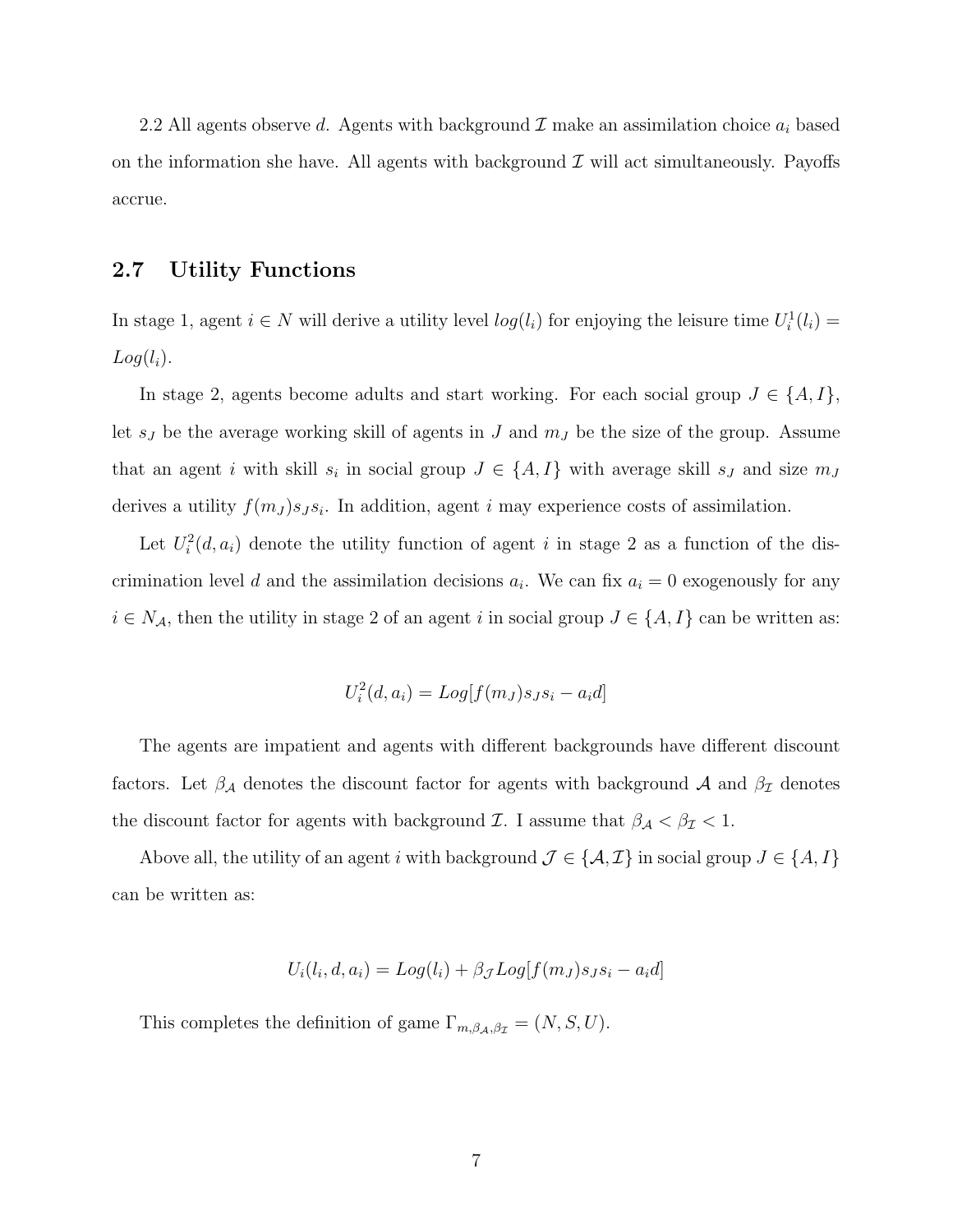## <span id="page-8-0"></span>3 Solution to the Game

I will solve the game by backward induction. In stage 1, every agent i need to choose her leisure time  $l_i$ . In stage 2, the representative agent h with background A will choose the discrimination level d and every agent with background  $\mathcal I$  will choose the assimilation action  $a_i$ .

Using backward induction, I will first characterize how agents make the assimilation decision in stage 2. We will then find the best choice of discrimination level d. After solving these, we will characterize the choice of leisure time for all agents.

## 3.1 Choice of Assimilation

For agents with background I, they make the assimilation choice at the same time. With the proposition below, we can identify the structure of equilibria.

**Proposition 1** For any bounded measurable function s over  $N$ , for any discrimination level  $d \in \mathbb{R}_+$ , there exists  $c \in (0,1]$  and  $p \in [0,1]$  such that

$$
a_i(d, s_i) = \begin{cases} 1 & \text{if } s_i > c \text{ or } s_i = c \text{ with probability } p; \\ 0 & \text{if } s_i < c \text{ or } s_i = c \text{ with probability } (1 - p); \end{cases}
$$

constitutes an equilibrium.

The proposition guarantees the existence of equilibrium but not the uniqueness. In general, the uniqueness in stage 2 cannot be guaranteed since the distribution of working skills s over all agents N can be any function.

I focus on one specific functional form of the distribution of working skills s, which would be our on-path equilibrium result. The working skill distribution will take the form of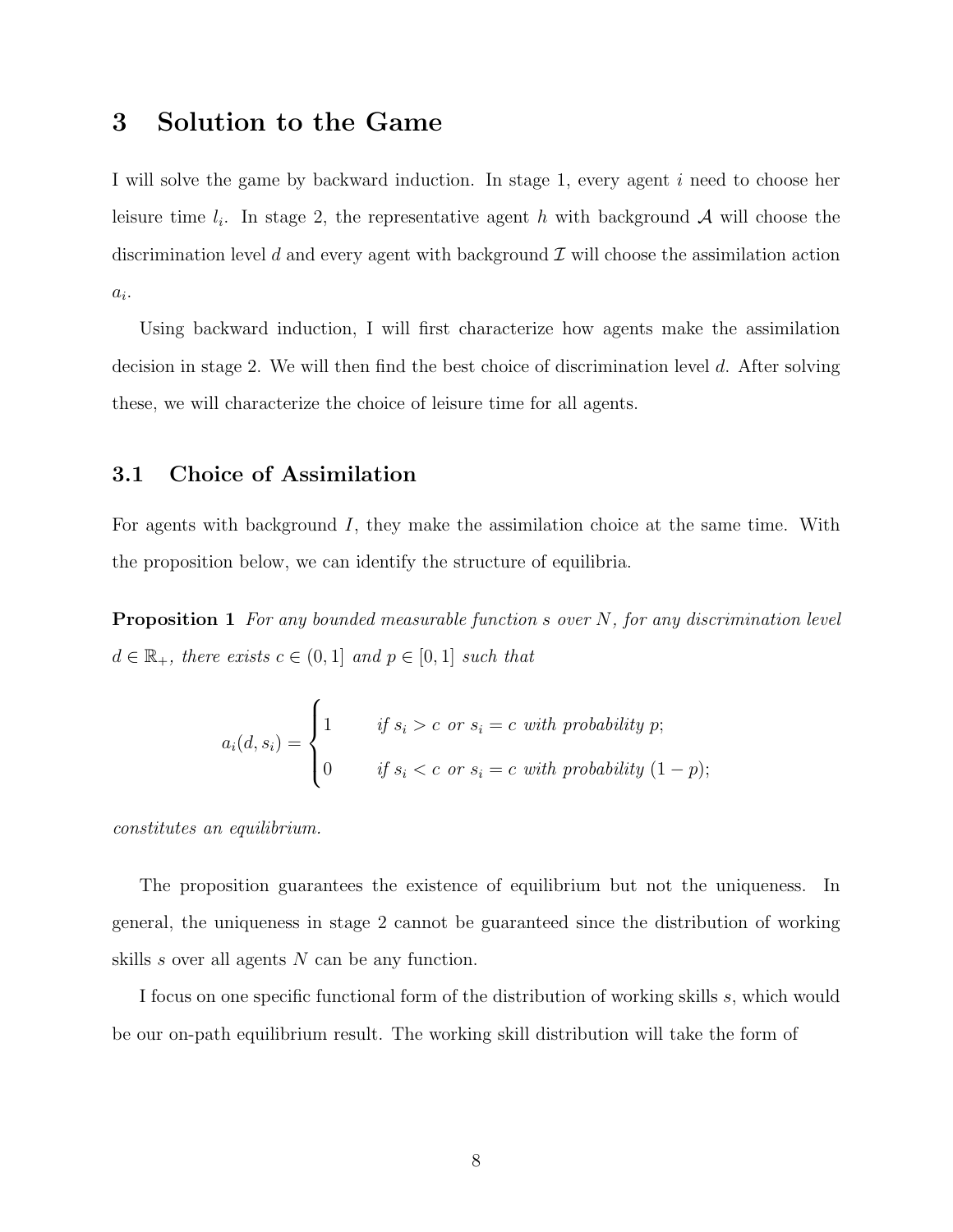$$
s_i = \begin{cases} \alpha_{\mathcal{A}}\theta_i & \text{if } i \in N_{\mathcal{A}}; \\ \alpha_{\mathcal{I}}\theta_i + s^0 & \text{if } \theta_i \ge \theta^0 \text{ and } i \in N_{\mathcal{I}}; \\ \alpha_{\mathcal{I}}\theta_i & \text{if } \theta_i < \theta^0 \text{ and } i \in N_{\mathcal{I}} \end{cases}
$$

for some  $\alpha_{\mathcal{A}}, \alpha_{\mathcal{I}} \in (0, 1), s^0 \in [0, 1], \theta^0 \in [0, 1]$ . Denote S be the set that contains all possible working skill distribution in this functional form.

**Corollary 1** For any working distribution  $s \in S$ , for any discrimination level  $d \in \mathbb{R}_+$ , there exists  $c \in (0,1]$  such that

$$
a_i(d, s_i) = \begin{cases} 1 & \text{if } s_i \ge c; \\ 0 & \text{if } s_i < c \end{cases}
$$

constitutes an equilibrium.

For this specific functional form, the uniqueness still cannot be guaranteed since it would depend on the functional form of the network effect  $f$ . Since there is no point mass in the working skill distribution, the structure of equilibrium can be pinned down to the form above. The cutoff strategy simplifies our analysis because the representative of  $N_A$  can indirectly choose the cutoff  $\theta^c$  by directly choosing the discrimination level d.

Denote  $C(s, d)$  be a correspondence, such that for every element  $c \in C(s, d)$ , the action profile  $a_i(d, s_i)$  with cutoff point c constitutes an equilibrium for working skill distribution  $s \in S$  and discrimination level  $d \in \mathbb{R}_+$ .

## 3.2 Choice of Discrimination Level

The choice of discrimination level d is determined by the representative agent h with background  $A$ . The representative agent faces the problem:

$$
\max_{d \in [0,\infty)} f(m_A) s_A s_h
$$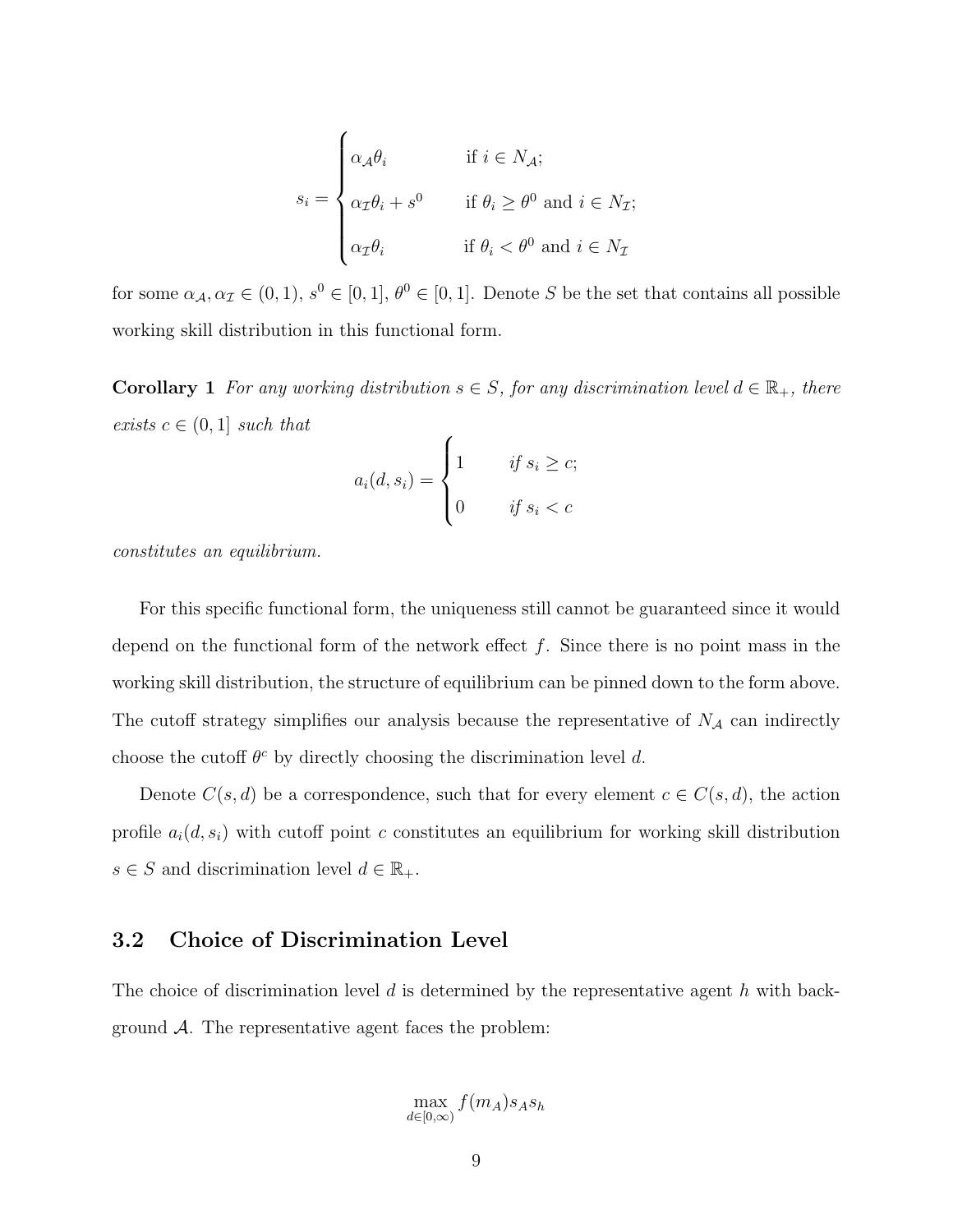For agent  $h$ ,  $s_h$  is fixed so the maximization problem would be the same as:

$$
\max_{d \in [0,\infty)} f(m_A) s_A
$$

For any agent  $i \in N_A$ , the utility maximization problem will be the same. That is, all agents with background  $\mathcal A$  share one preference profile. I assume that the representative h is random chosen from all agents with background  $A$ . The choice of d will not be affected by the choice of representative h. Thus, the mechanism of choosing h will not affect the equilibrium, as I discussed before.

Given that direct choice of d will indirectly choose  $\theta^c$ , we can treat the utility maximization problem of h as:

$$
\max_{\theta \in [0,1]} f(m_A) s_A
$$

**Proposition 2** For any working skill distribution  $s \in S$ . There is a unique discrimination level d<sup>\*</sup> along with a cutoff  $c^* \in C(s, d^*)$  such that, the representative h choose discrimination level  $d^*$  and agents with background  $\mathcal I$  choose action profile

$$
a_i(d^*, s_i) = \begin{cases} 1 & \text{if } s_i \ge c^*; \\ 0 & \text{if } s_i < c^* \end{cases}
$$

constitutes an equilibrium, and  $\theta^*$  maximizes  $f(m_A) s_A$ .

## 3.3 Choice of Working Skill

When choosing working skills, I assume that agents are sequentially rational, update their beliefs according to Bayes rule. We can characterize the equilibrium as follow:

**Proposition 3** At any equilibrium,  $s_i = \frac{\beta_j}{1+\beta_i}$  $\frac{\beta \mathcal{J}}{1+\beta \mathcal{J}}\theta_i$  for any agent i in group  $J$  with  $a_i=0$  and  $s_i = \frac{\beta_{\mathcal{I}}}{1+\beta}$  $\frac{\beta_{\mathcal{I}}}{1+\beta_{\mathcal{I}}} \theta_i + s^*$  for any agent with  $a_i = 1$ , where  $s^* = \frac{d^*}{(1+\beta)f^{(i)}}$  $\frac{d^*}{(1+\beta)f(m_A)s_A}$  is a constant.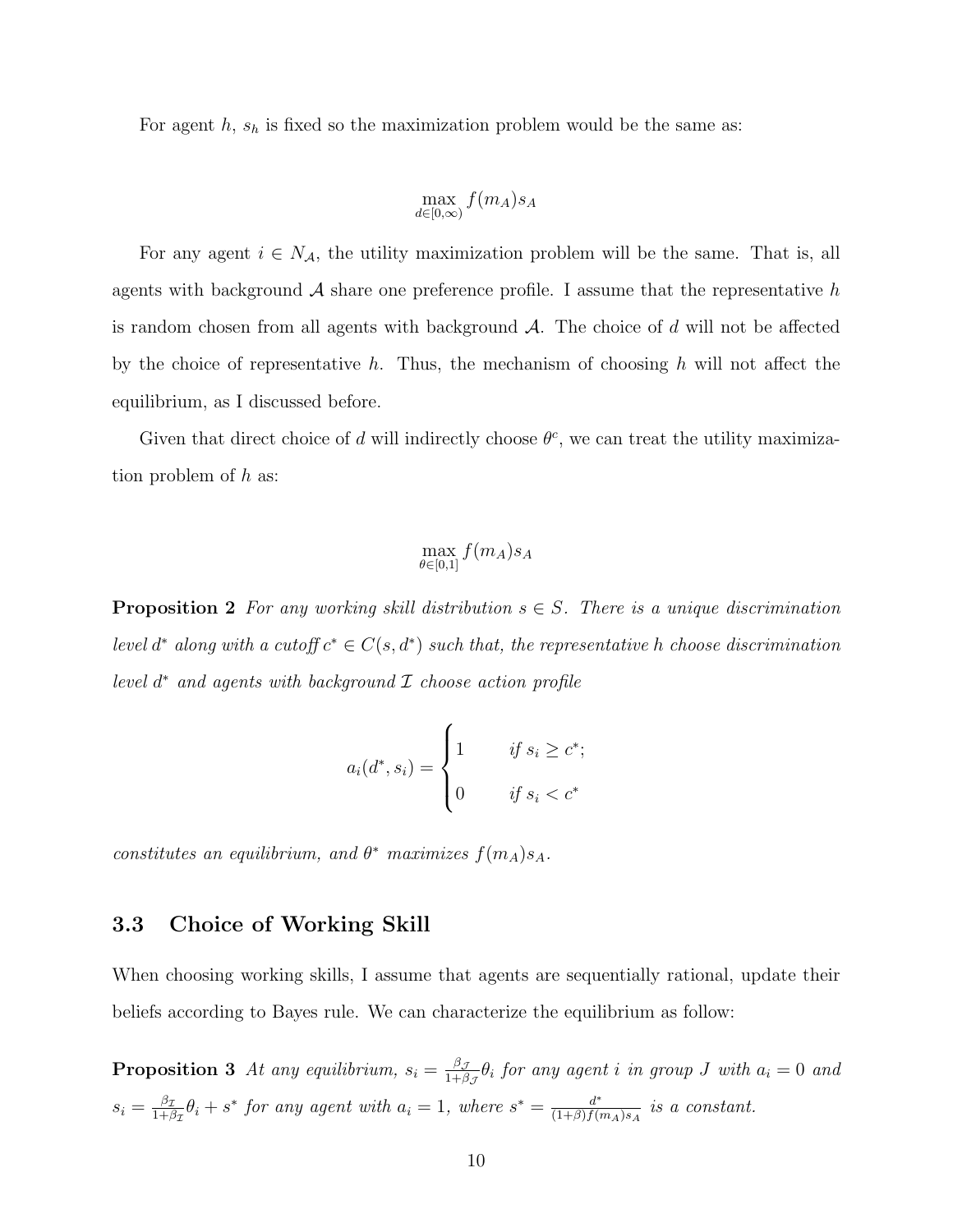By the proposition, at any equilibrium, the on-path choice of working skill will be in the set  $S$ . This coincide with my definition of  $S$ . We cannot expand  $S$  to the set of any function on N since we need measurable functions to calculate the average working skill level.

**Proposition 4** There exist an equilibrium for the game  $\Gamma_{m,\beta_{\mathcal{A}},\beta_{\mathcal{I}}}$ .

The uniqueness of equilibrium cannot be guaranteed and it will highly depend on the functional form of f. In the next section, I will solve the game with a specific f.

## <span id="page-11-0"></span>4 Explicit Function Form

I assume that  $f(m) = m - \frac{1}{2}m^2$  as an explicit function of f. We can easily check that this function satisfies the assumptions above. We will solve the equilibrium for this specific case.

**Proposition 5** For  $f(m) = m - \frac{1}{2}m^2$  and any  $\beta_{\mathcal{A}}, \beta_{\mathcal{I}} \in (0, 1), m \in (0, \frac{1}{2})$  $(\frac{1}{2})$ , there exist  $(s^*, \theta^*)$ such that

$$
\left[ \frac{\beta_{\mathcal{A}}}{1+\beta_{\mathcal{A}}}(1+m\theta^{*})(1-m) + \frac{\beta_{\mathcal{I}}}{1+\beta_{\mathcal{I}}}m(1+m\theta^{*}-3\theta^{*2}) + 2ms^{*}(1+m\theta^{*})(1-\theta^{*}) \right] \frac{\beta_{\mathcal{I}}}{1+\beta_{\mathcal{I}}} \theta^{*}
$$
  

$$
\leq \left[ \frac{\beta_{\mathcal{A}}}{1+\beta_{\mathcal{A}}}(1+m\theta^{*})(1-m) + \frac{\beta_{\mathcal{I}}}{1+\beta_{\mathcal{I}}}m(1+m\theta^{*})(1-\theta^{*2}) + 2ms^{*}(1+m\theta^{*})(1-\theta^{*}) \right] (1+\beta_{\mathcal{I}})s^{*}
$$

$$
\left[\frac{\beta_{\mathcal{A}}}{1+\beta_{\mathcal{A}}}(1+m\theta^{*})(1-m) + \frac{\beta_{\mathcal{I}}}{1+\beta_{\mathcal{I}}}m(1+m\theta^{*}-3\theta^{*2}) + 2ms^{*}(1+m\theta^{*})(1-\theta^{*})\right]\left[\frac{\beta_{\mathcal{I}}}{1+\beta_{\mathcal{I}}}\theta^{*}+s^{*}\right]
$$
  
\n
$$
\geq \left[\frac{\beta_{\mathcal{A}}}{1+\beta_{\mathcal{A}}}(1+m\theta^{*})(1-m) + \frac{\beta_{\mathcal{I}}}{1+\beta_{\mathcal{I}}}m(1+m\theta^{*})(1-\theta^{*2}) + 2ms^{*}(1+m\theta^{*})(1-\theta^{*})\right](1+\beta_{\mathcal{I}})s^{*}
$$

and  $\theta^* \in [\theta^1, \theta^2]$  where

$$
\theta^{1} = \frac{-\left[\frac{\beta_{\mathcal{I}}}{1+\beta_{\mathcal{I}}} + 2ms^{*}\right] + \sqrt{(\frac{\beta_{\mathcal{I}}}{1+\beta_{\mathcal{I}}} + 2ms^{*})^{2} + 3m\frac{\beta_{\mathcal{I}}}{1+\beta_{\mathcal{I}}}\left[\frac{\beta_{\mathcal{A}}}{1+\beta_{\mathcal{A}}}(1-m) + \frac{\beta_{\mathcal{I}}}{1+\beta_{\mathcal{I}}}m - 2s^{*}(1-m)\right]}}{3m\frac{\beta_{\mathcal{I}}}{1+\beta_{\mathcal{I}}}}
$$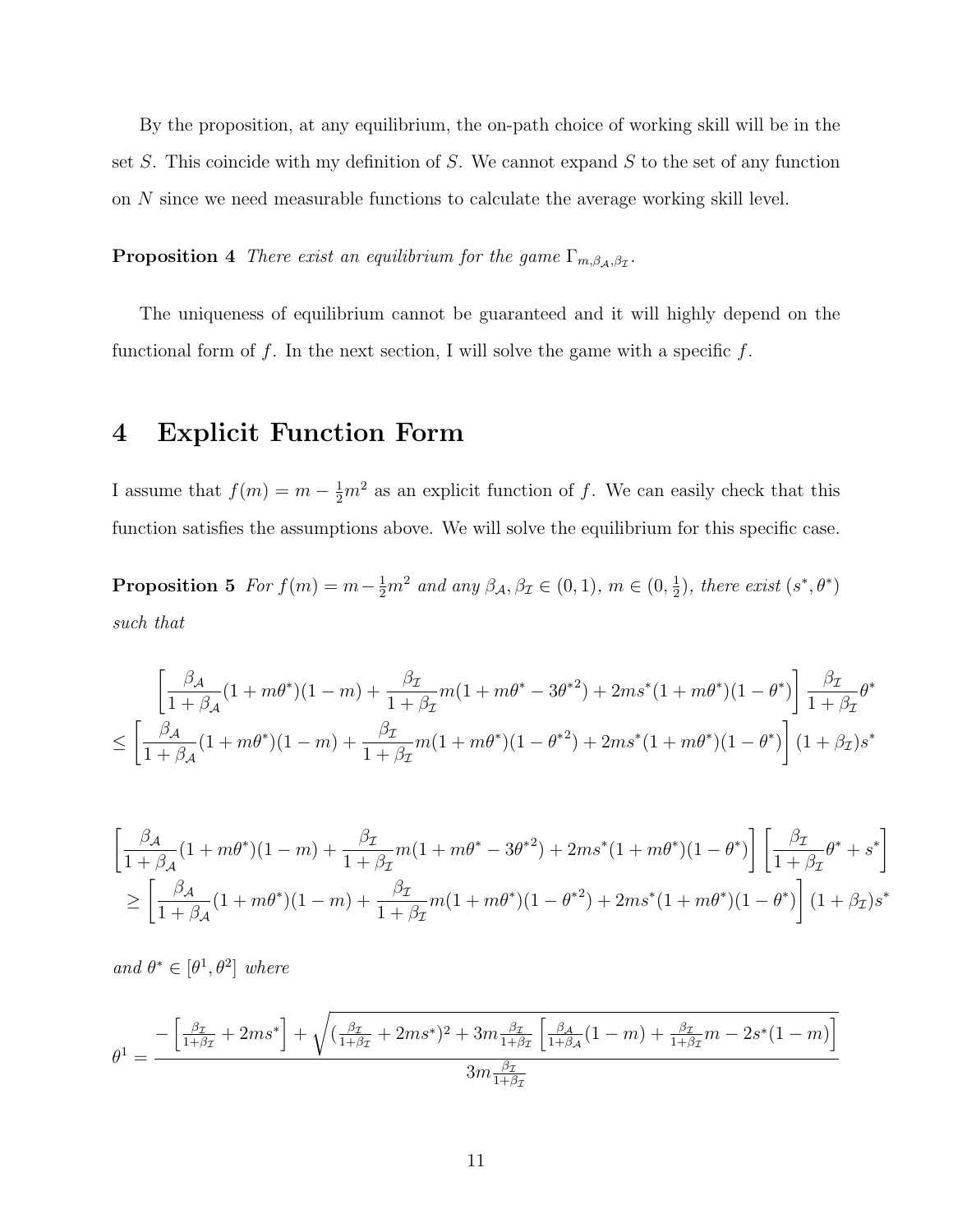$$
\theta^2 = \frac{-\left[\frac{\beta_{\mathcal{I}}}{1+\beta_{\mathcal{I}}} + ms^*\right] + \sqrt{(\frac{\beta_{\mathcal{I}}}{1+\beta_{\mathcal{I}}} + ms^*)^2 + 3m\frac{\beta_{\mathcal{I}}}{1+\beta_{\mathcal{I}}}\left[\frac{\beta_{\mathcal{A}}}{1+\beta_{\mathcal{A}}}(1-m) + \frac{\beta_{\mathcal{I}}}{1+\beta_{\mathcal{I}}}m + 2ms^*\right]}}{3m\frac{\beta_{\mathcal{I}}}{1+\beta_{\mathcal{I}}}}
$$

. There exists an equilibrium that related to  $(s^*,\theta^*)$  and the on-path action profile would be

$$
s_i = \begin{cases} \frac{\beta_A}{1+\beta_A} \theta_i & \text{if } i \in N_A; \\ \frac{\beta_{\mathcal{I}}}{1+\beta_{\mathcal{I}}} \theta_i + s^* & \text{if } \theta_i \ge \theta^* \text{ and } i \in N_{\mathcal{I}}; \\ \frac{\beta_{\mathcal{I}}}{1+\beta_{\mathcal{I}}} \theta_i & \text{if } \theta_i < \theta^* \text{ and } i \in N_{\mathcal{I}} \end{cases}
$$

$$
d^* = \left[ \frac{\beta_{\mathcal{A}}}{4(1+\beta_{\mathcal{A}})} (1+m\theta^*)(1-m) + \frac{\beta_{\mathcal{I}}}{4(1+\beta_{\mathcal{I}})} m(1+m\theta^*)(1-\theta^{*2}) + \frac{1}{2} m s^* (1+m\theta^*)(1-\theta^*) \right] (1+\beta_{\mathcal{I}}) s^*
$$

$$
a_i(s_i) = \begin{cases} 1 & \text{if } s_i \ge \frac{\beta_{\mathcal{I}}}{1 + \beta_{\mathcal{I}}} \theta^* + s^*; \\ 0 & \text{if } s_i < \frac{\beta_{\mathcal{I}}}{1 + \beta_{\mathcal{I}}} \theta^* \end{cases}
$$

The proposition characterizes the equilibrium and provides a way to calculate it.

## <span id="page-12-0"></span>5 Comparative Status

Based on the equilibrium calculated in section [4,](#page-11-0) now I will talk about some comparative status of the equilibrium. With explicit functional form of the network effect, the equilibrium is not unique. For every pair of parameters  $(\beta_{\mathcal{A}}, \beta_{\mathcal{I}}, m)$ , I calculated  $(d^{min}, d^{max}, \theta^{min}, \theta^{max})$ . Note that in some conditions, there may exist an equilibrium that two groups are totally separated and no assimilation will happen. This equilibrium is not the main focus of this paper so the discussion below will not consider this equilibrium.

I calculated the minimum and maximum of both ability cutoff  $(\theta^*)$  and the discrimination level  $(d^*)$  for some parameters. For every pair of parameters  $(\beta_{\mathcal{A}}, \beta_{\mathcal{I}}, m)$ , every discrimination level  $d \in [d^{min}, d^{max}]$  can be achieved by some equilibrium. Similarly, every ability cutoff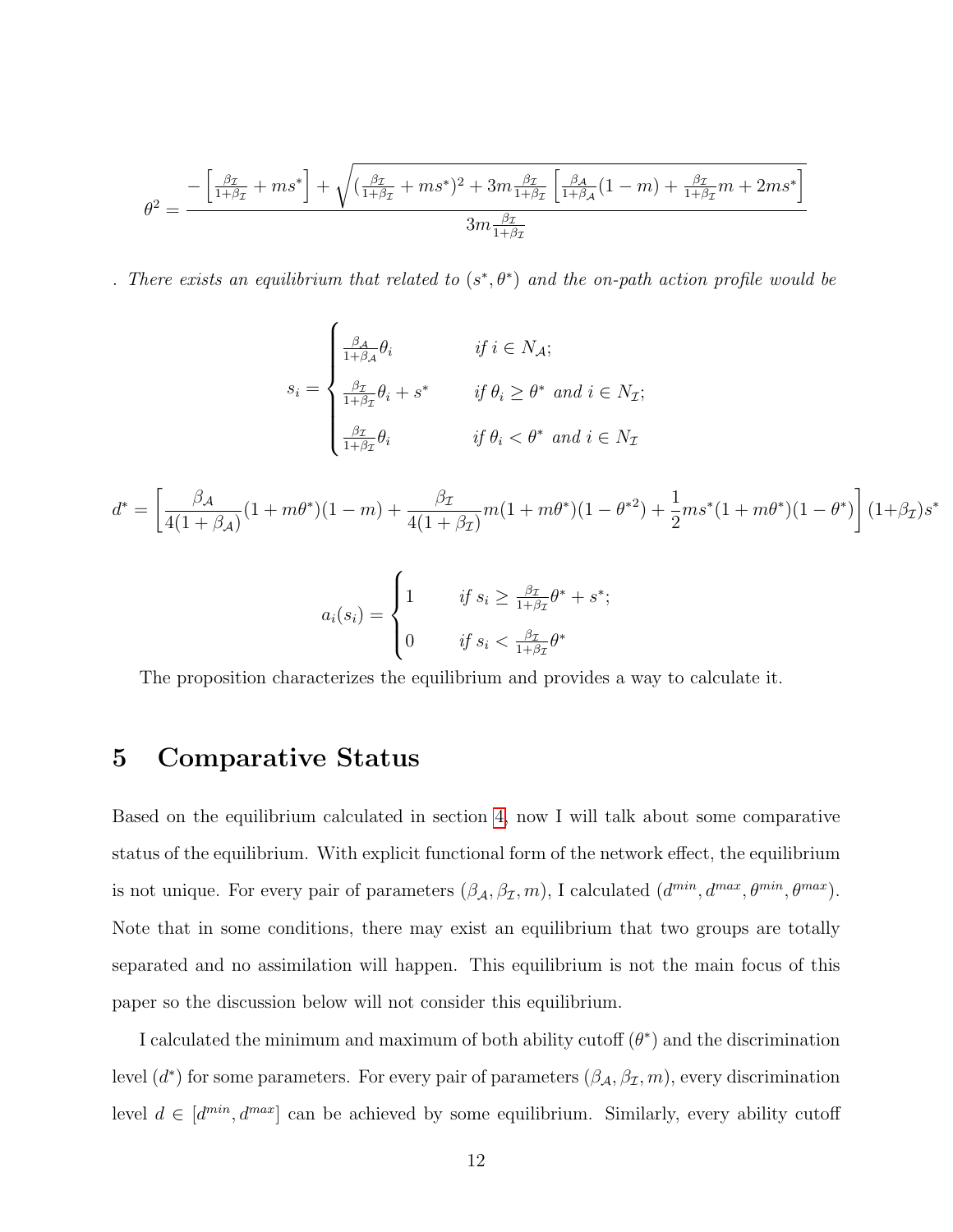$\theta \in [\theta^{min}, \theta^{max}]$  can be achieved by some equilibrium, but  $(d^{min}, \theta^{max})$  or  $(d^{max}, \theta^{min})$  may not be achieved by some equilibrium. That is, the area in  $\mathbb{R}^2$  that the pair  $(d, \theta)$  can be achieved is not be a rectangle.

#### 5.1 Group Size

First I will talk about the effect of group size. By comparing Figure [1](#page-19-0) to Figure [4,](#page-20-0) in general, the ability cutoff  $\theta^*$  is increasing as the group size become larger. When  $\beta_{\mathcal{A}}$  is small, the increasing of ability cutoff is very significant on both  $\theta^{min}$  and  $\theta^{max}$ , and when it is large,  $\theta^{min}$ and  $\theta^{max}$  is still increasing but the slope is much smaller. When  $\beta_{\mathcal{A}}$  is small, according to proposition 5, the average working skill level of agents with background  $A$  is low. When the group size of the minority group is small, the majority group would like almost all minority people to assimilate since the minority have higher working skill level, so the the ability cutoff is very small; when the group size of minority group becomes larger, the assimilated minority will increase the average working skill level of group  $A$ , so the ability cutoff becomes larger. The increasing of ability cutoff is significant when  $\beta_{\mathcal{A}}$  is small since the increase of average working skill of group A is very large due to assimilation. The increase of average working skill of group A is small when  $\beta_A$  is large and in that case, both  $\theta^{min}$  and  $\theta^{max}$ increased slowly when the group size of minority  $(m)$  increase.

Then we focus on the discrimination level. By comparing Figure [13](#page-25-0) to Figure [16,](#page-26-0) in general both  $d^{min}$  and  $d^{max}$  increases as the group size  $(m)$  increase. When  $\beta_A$  is small,  $d^{max}$ increased significantly and when  $\beta_A$  is large,  $d^{max}$  increased slowly. This may have a similar reason as explained above. When the ability cutoff is small (in general), the discrimination level will be small when the ability cutoff is large, the discrimination level will be large accordingly. The increasing speed of  $d^{max}$  is similar as the increasing speed of  $\theta^*$ . Another result would be that the increasing of  $d^{min}$  is significant only in Figure [14](#page-25-1) where the difference between the discount factors is very large.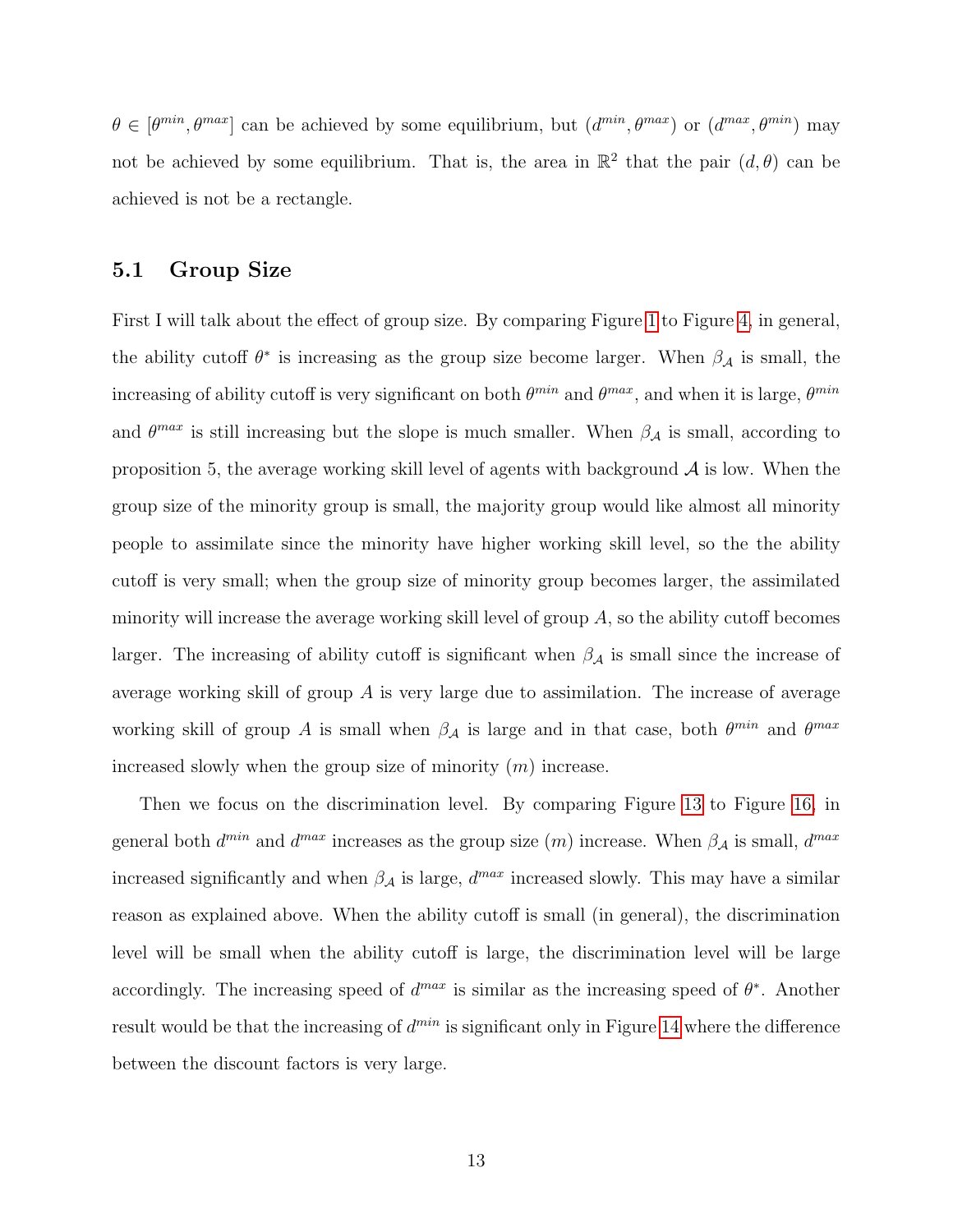## 5.2 Different Discount Factors

Different discount factors will affect the ability cutoff and the discrimination level at the same time. By comparing Figure [5](#page-21-0) to Figure [12,](#page-24-0) we can find several results. When  $\beta_{\mathcal{I}}$  is fixed, the increasing of  $\beta_A$  will result in an increase on both  $\theta^{min}$  and  $\theta^{max}$ . On the other way, when  $\beta_A$  is fixed, the increasing of  $\beta_{\mathcal{I}}$  will result in a decrease on  $\theta^{max}$  but an increase on  $\theta^{min}$ . This is a very interesting result. Intuitively, when the difference between discount factors become larger, the ability cutoff will become smaller. In proposition 5, we can see that the on-path action profile is

$$
s_i = \begin{cases} \frac{\beta_{\mathcal{A}}}{1+\beta_{\mathcal{A}}} \theta_i & \text{if } i \in N_{\mathcal{A}}; \\ \frac{\beta_{\mathcal{I}}}{1+\beta_{\mathcal{I}}} \theta_i + s^* & \text{if } \theta_i \ge \theta^* \text{ and } i \in N_{\mathcal{I}}; \\ \frac{\beta_{\mathcal{I}}}{1+\beta_{\mathcal{I}}} \theta_i & \text{if } \theta_i < \theta^* \text{ and } i \in N_{\mathcal{I}} \end{cases}
$$

There is a discontinuity at  $\theta = \theta^*$ . Agents with ability above the cutoff will exert extra effort to acquire an extra working skill  $s^*$ . In this way, even the difference between the discount factor is very small, the discontinuity  $s^*$  will provide some extra working skill level so that the cutoff could be small. When  $\beta_{\mathcal{A}}$  is fixed and  $\beta_{\mathcal{I}}$  increased, the effect of  $s^*$  will dominate so the  $\theta^{min}$  is increasing as  $\beta_{\mathcal{I}}$  increasing. When  $\beta_{\mathcal{I}}$  is fixed and  $\beta_{\mathcal{A}}$  is increased, the effect of difference of discount factors will dominate so  $\theta^{min}$  increased as  $\beta_{\mathcal{A}}$  increase.

Now I will focus on the discrimination level. By comparing Figure [17](#page-27-0) to Figure [24,](#page-30-0) I can find similar result as last paragraph. When fixed  $\beta_{\mathcal{I}}$ , both  $d^{min}$  and  $d^{max}$  increases as  $\beta_{\mathcal{A}}$ increase. This is when the effect of difference between discount factors dominates. When  $\beta_{\mathcal{A}}$  is fixed, in general, when  $\beta_{\mathcal{I}}$  increases,  $d^{min}$  will increase and  $d^{max}$  will decrease. The increasing of  $d^{min}$  is because the effect of  $s^*$  (discontinuity of working skill level) dominates. There is another interesting result, that is when  $\beta_{\mathcal{A}} = 0.1$ ,  $m = 3$ ,  $d^{max}$  will first increase then decrease. This may be the effect of the combination of two effects.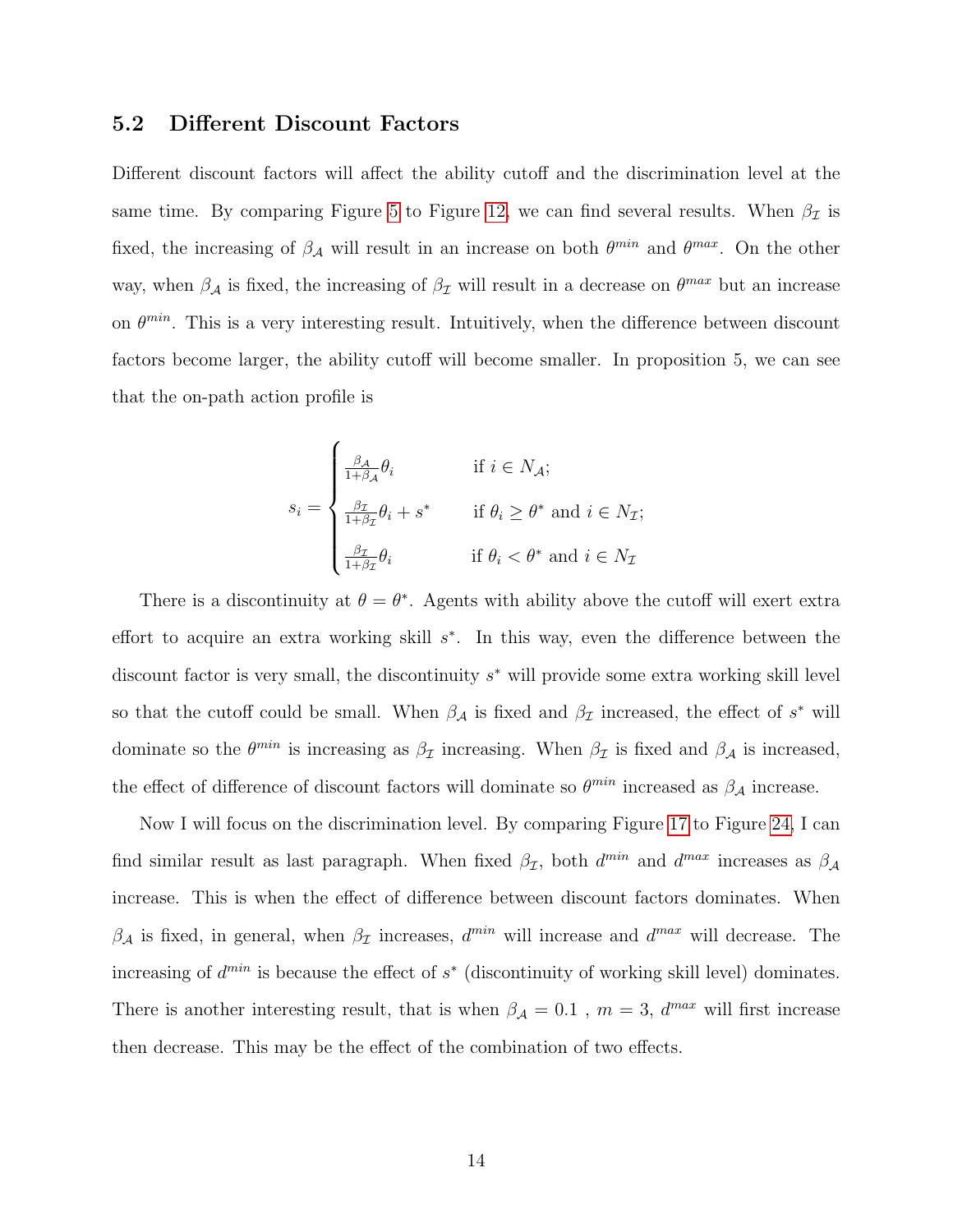# <span id="page-15-0"></span>6 Testable results

## 6.1 Group Size Change

As explained in last section, when the group size become large, the discrimination level will be higher than the discrimination level when the group size is small. The migration process may serve as an empirical data of this change. When migration just started, the population of minority group in a community is very small, the discrimination against them should be small. As more and more minority people migrate to the community, the discrimination level should larger than it is before. The discrimination level could be captured by the number of conflicts between majority and minority or the number of marriages between majority and minority groups.

## 6.2 Discount Factor Change

People have different discount factors may experience different discrimination level. Jewish people is minority group in many countries and they share the same culture. Assume they are the minority group and they share the same  $\beta_{\mathcal{I}}$  around the world. By comparing the discrimination level of Jews around the world, we should see high discrimination level in countries with high discount factor (culture that put more weights in future utility).

## <span id="page-15-1"></span>7 Further Discussion

As discussed before, there always exist an equilibrium that two groups remain separated. It is easily to check that when  $f(1 - m) \frac{\beta_A}{1 + \beta_B}$  $\frac{\beta_{\mathcal{A}}}{1+\beta_{\mathcal{A}}} \leq f(m) \frac{\beta_{\mathcal{I}}}{1+\beta_{\mathcal{A}}}$  $\frac{\beta_{\mathcal{I}}}{1+\beta_{\mathcal{I}}},$  the separation equilibrium exists. The existence of this separation equilibrium will provide more interesting results for the model.

Another extension would be the study of evolution of the group size. With assimilation, group size will change according to time. Different groups will have different growth rates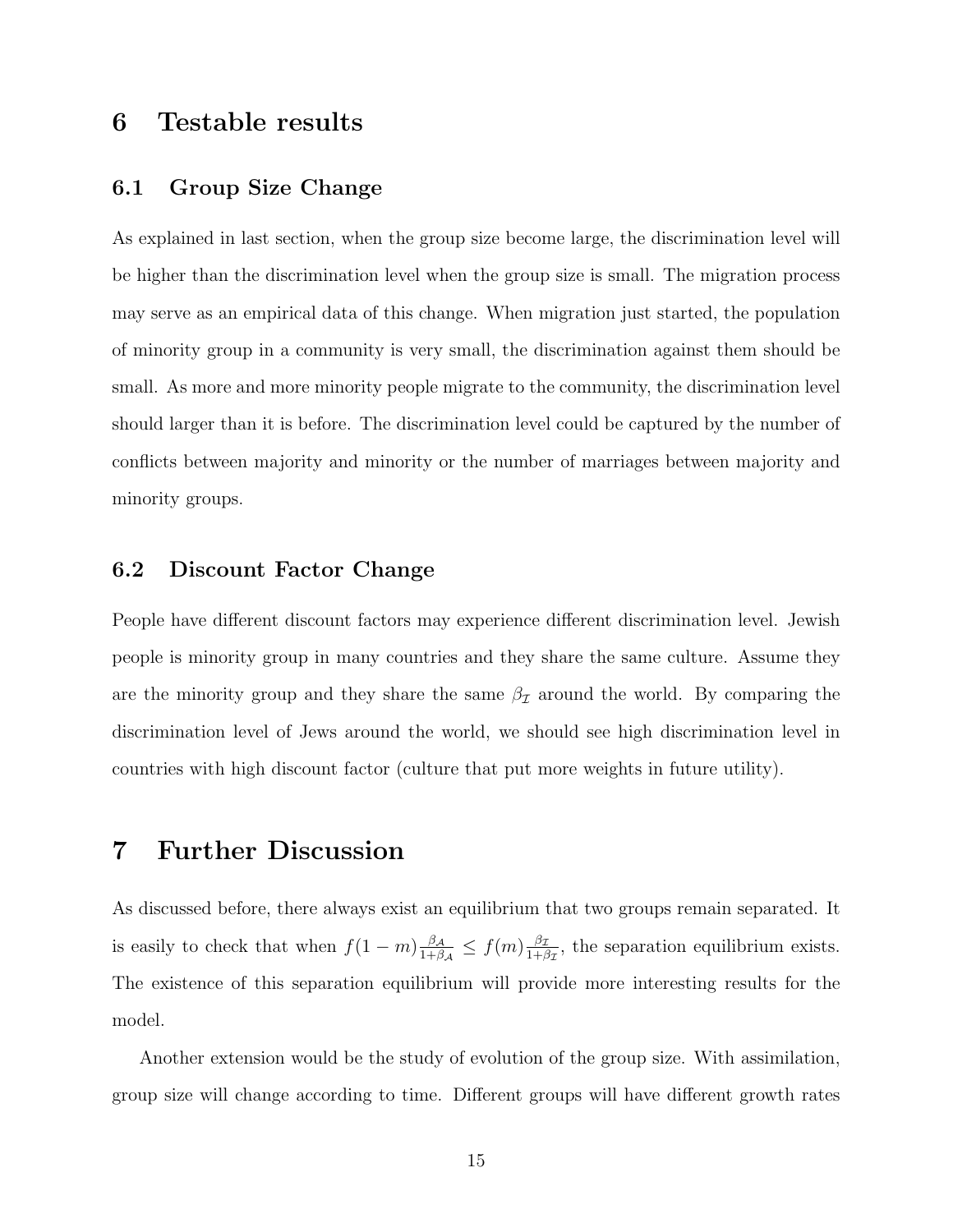and the speed of assimilation will depend on the difference between discount factors.

A third extension would be use a more general functional form of the network effect. The equilibrium will exist in general but the change of discrimination level and ability cutoff will very across different functional forms.

## <span id="page-16-0"></span>8 Conclusion

In this paper, we construct a 2-stage game model to explain the difference of discrimination level across different scenarios. There are several main results. First, there exist equilibrium for any discount factors and minority group size, the equilibrium will have a on-path action profile with a cutoff rule. Second, as group size increase, both discrimination level and the ability cutoff will increase. Third, when discount factors varies across different regimes, there are two effects that drive the discrimination level and ability cutoff to opposite directions. When  $\beta_{\mathcal{I}}$  is fixed, the larger the difference between discount factors, the larger the discrimination level and ability cutoff. When  $\beta_{\mathcal{A}}$  is fixed, the two effects are mixed and there is no general results for the discrimination level and ability cutoff.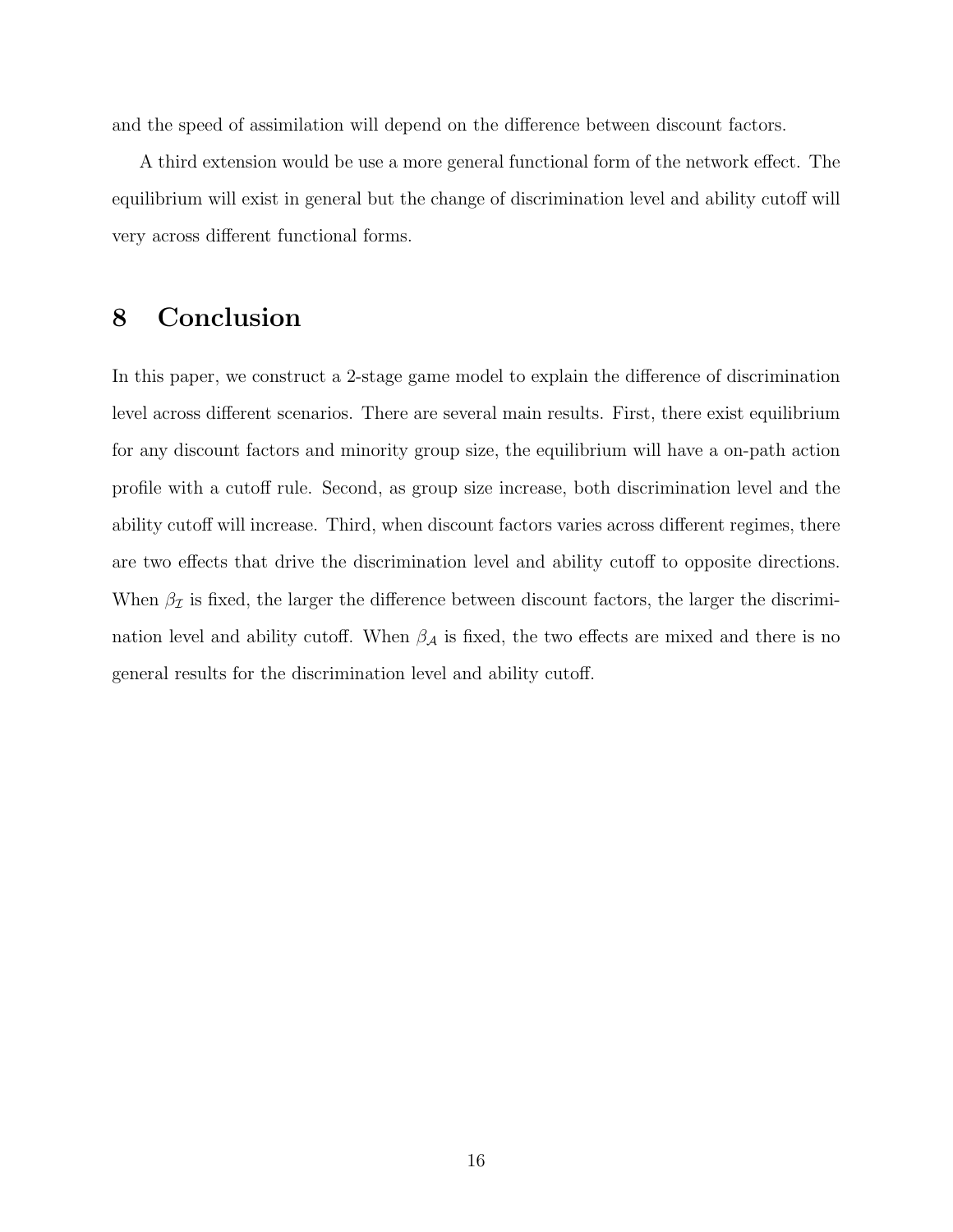# References

- <span id="page-17-1"></span>Advani, Arun and Bryony Reich (2015), "Melting pot or salad bowl: The formation of heterogeneous communities." Technical report, IFS Working Papers.
- <span id="page-17-4"></span>Akerlof, George A. and Rachel E. Kranton (2000), "Economics and identity." The Quarterly Journal of Economics, 115, 715–753.
- <span id="page-17-5"></span>Benjamin, Daniel J., James J. Choi, and A. J. Strickland (2010), "Social identity and preferences." The American Economic Review, 100, 1913–1928.
- <span id="page-17-7"></span>Coller, Maribeth and Melonie B. Williams (1999), "Eliciting individual discount rates." Experimental Economics, 2, 107–127.
- <span id="page-17-9"></span>Currarini, Sergio, Matthew O. Jackson, and Paolo Pin (2009), "An economic model of friendship: Homophily, minorities, and segregation." *Econometrica*, 77, 1003–1045.
- <span id="page-17-6"></span>Dreyfus, Mark K. and W. K. Viscusi (1995), "Rates of time preference and consumer valuations of automobile safety and fuel efficiency." The Journal of Law and Economics, 38, 79–105.
- <span id="page-17-0"></span>Eguia, Jon X. (2017), "Discrimination and assimilation at school." Journal of Public Economics, 156, 48 – 58.
- <span id="page-17-2"></span>Fiske, Susan T., Amy J. C. Cuddy, Peter Glick, and Jun Xu (2002), "A model of (often mixed) stereotype content: Competence and warmth respectively follow from perceived status and competition." Journal of Personality and Social Psychology, 82, 878–902.
- <span id="page-17-3"></span>Gilbert, G. M. (1951), "Stereotype persistence and change among college students." The Journal of Abnormal and Social Psychology, 46, 245–254.
- <span id="page-17-8"></span>Harrison, G.W, M.I Lau, and M.B Williams (2002), "Estimating individual discount rates in denmark: A field experiment." The American Economic Review, 92, 1606–1617.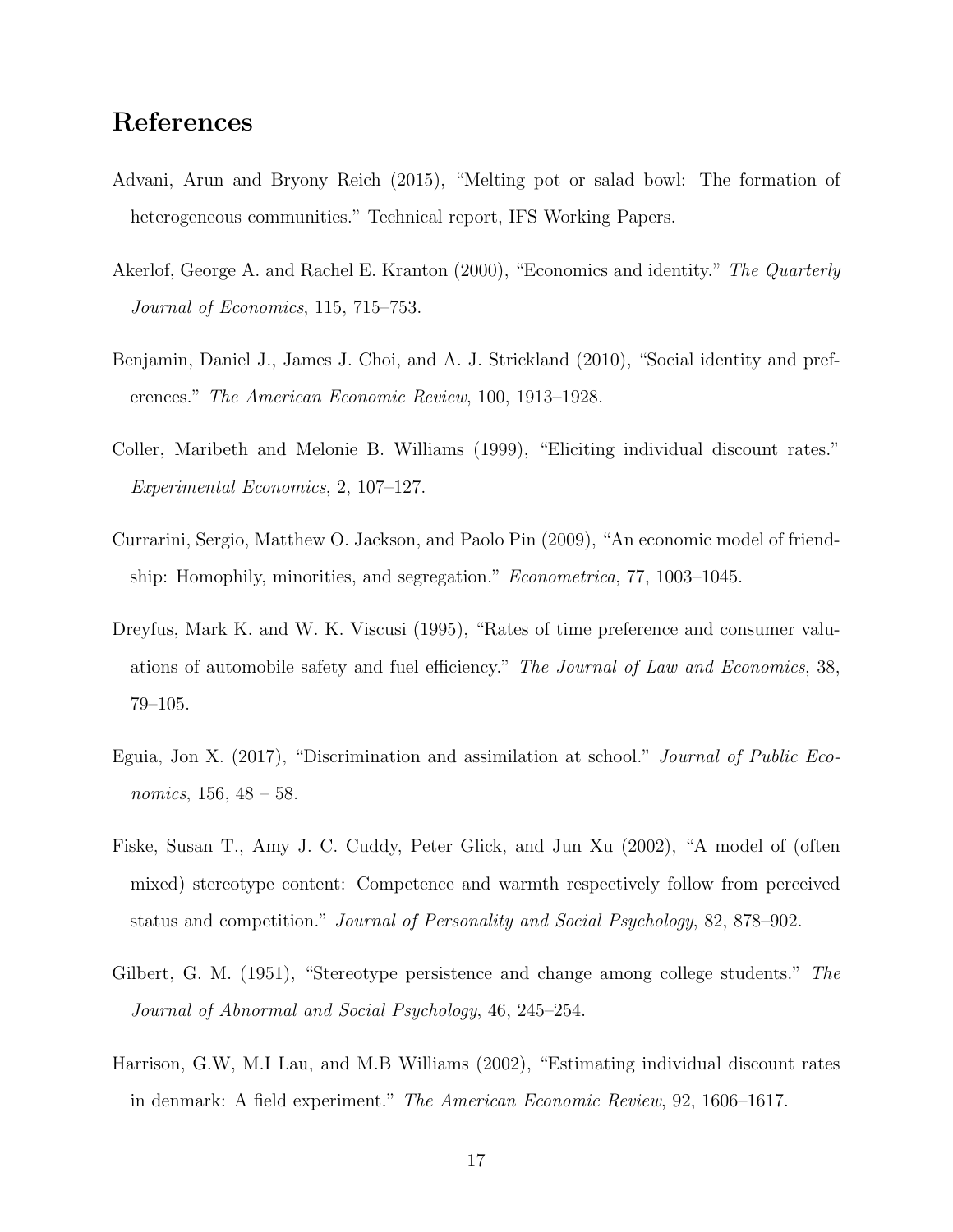- <span id="page-18-5"></span>Hausman, Jerry A. (1979), "Individual discount rates and the purchase and utilization of energy-using durables." The Bell Journal of Economics, 10, 33–54.
- <span id="page-18-0"></span>Ho, Colin and Jay W. Jackson (2001), "Attitudes toward asian americans: theory and measurement." Journal of Applied Social Psychology, 31, 1553.
- <span id="page-18-1"></span>Jackson, Linda A., Carole N. Hodge, Donna A. Gerard, Julie M. Ingram, Kelly S. Ervin, and Lori A. Sheppard (1996), "Cognition, affect, and behavior in the prediction of group attitudes." Personality and Social Psychology Bulletin, 22, 306–316.
- <span id="page-18-2"></span>Karlins, Marvin, Thomas L. Coffman, and Gary Walters (1969), "On the fading of social stereotypes: Studies in three generations of college students." Journal of Personality and Social Psychology, 13, 1–16.
- <span id="page-18-3"></span>Katz, D. and K. Braly (1933), "Racial stereotypes of one hundred college students." The Journal of Abnormal and Social Psychology, 28, 280–290.
- <span id="page-18-4"></span>Lai, Lei and Linda C. Babcock (2013), "Asian americans and workplace discrimination: The interplay between sex of evaluators and the perception of social skills: Asian americans and workplace discrimination." Journal of Organizational Behavior, 34, 310–326.
- <span id="page-18-6"></span>Moore, Michael J. and W. K. Viscusi (1990), "Models for estimating discount rates for longterm health risks using labor market data." Journal of Risk and Uncertainty, 3, 381–401.
- <span id="page-18-7"></span>Pender, John L. (1996), "Discount rates and credit markets: Theory and evidence from rural india." Journal of Development Economics, 50, 257–296.
- <span id="page-18-8"></span>Verdier, Thierry and Yves Zenou (2017), "The role of social networks in cultural assimilation." Journal of Urban Economics, 97, 15–39.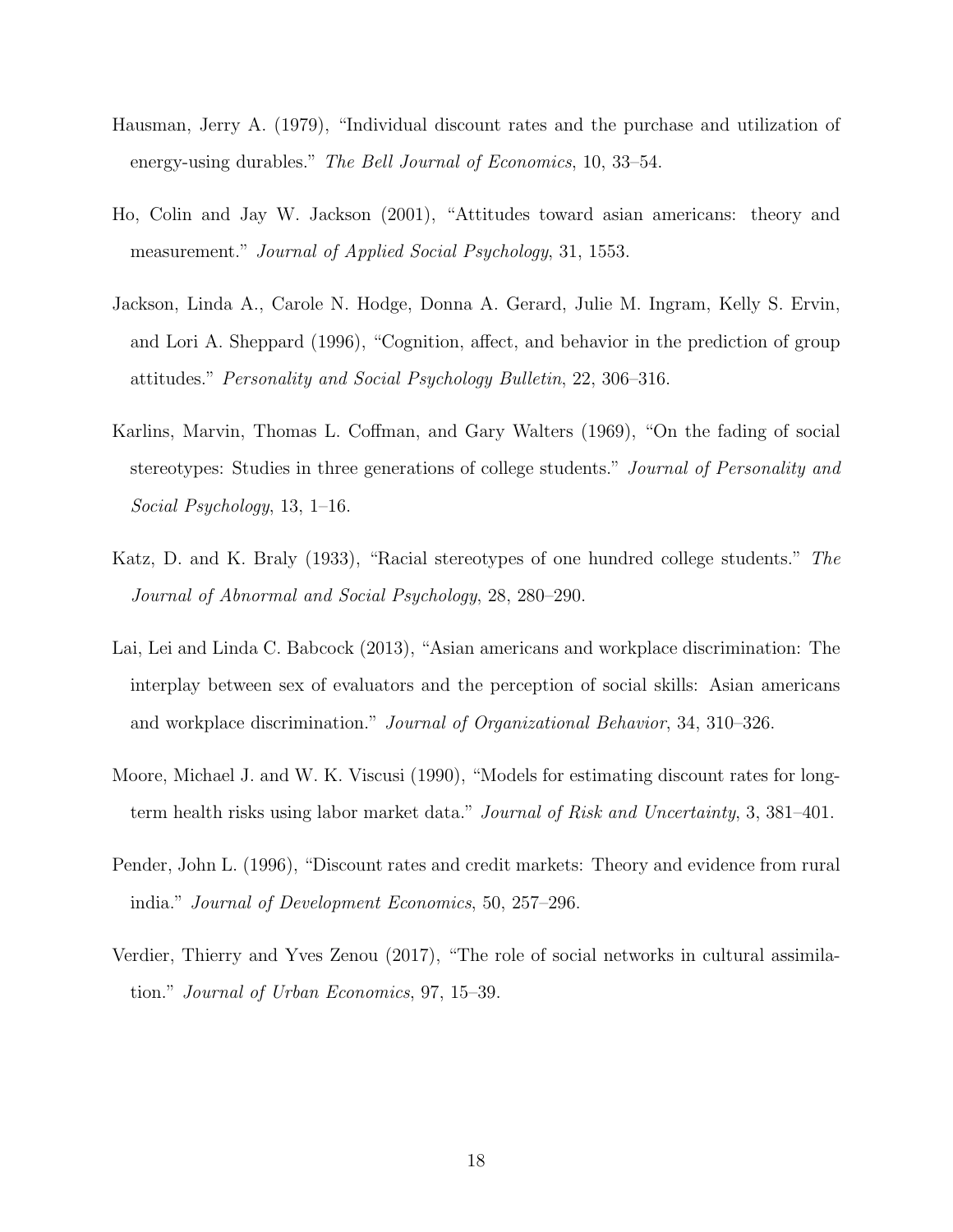# Figures

<span id="page-19-0"></span>



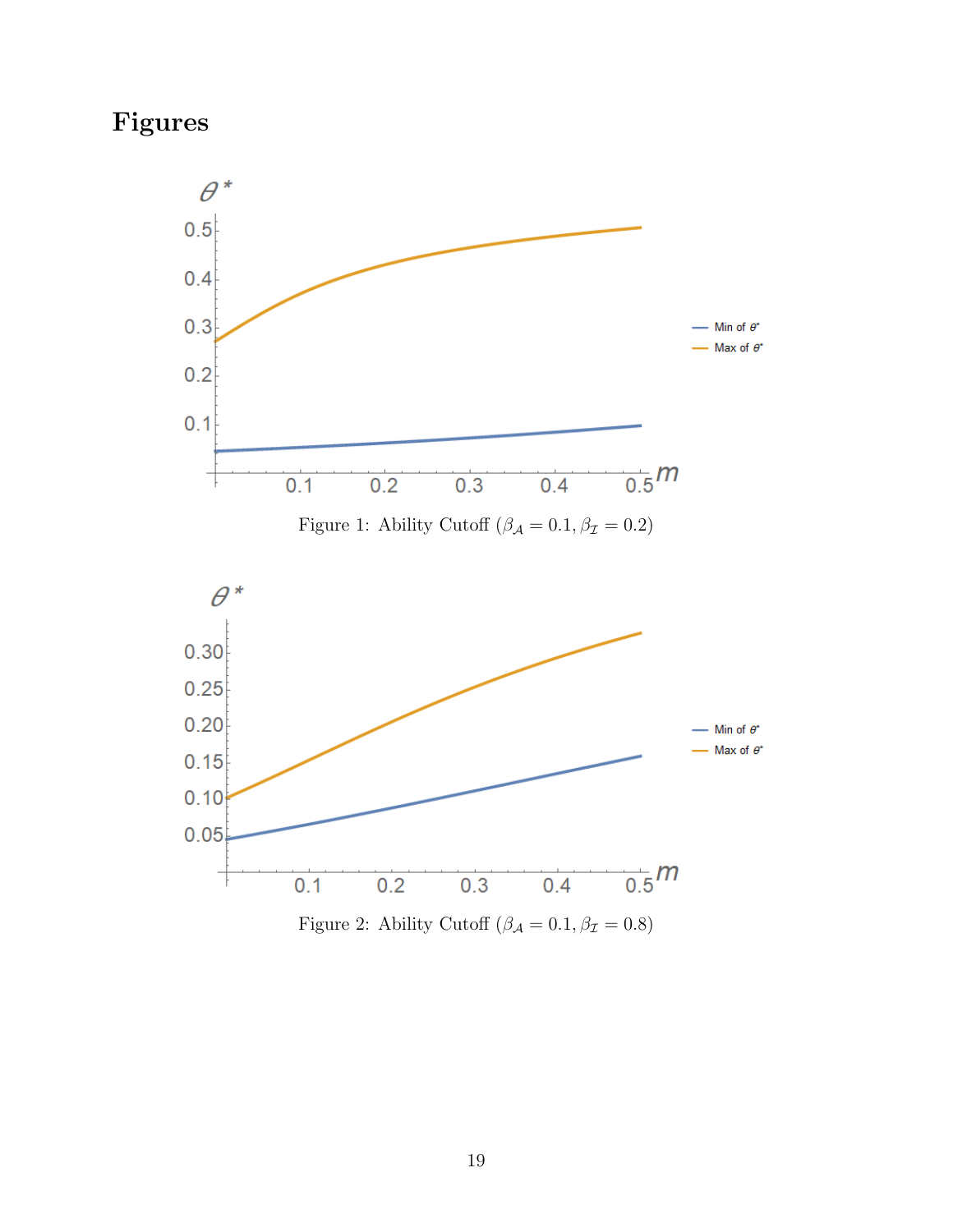

<span id="page-20-0"></span>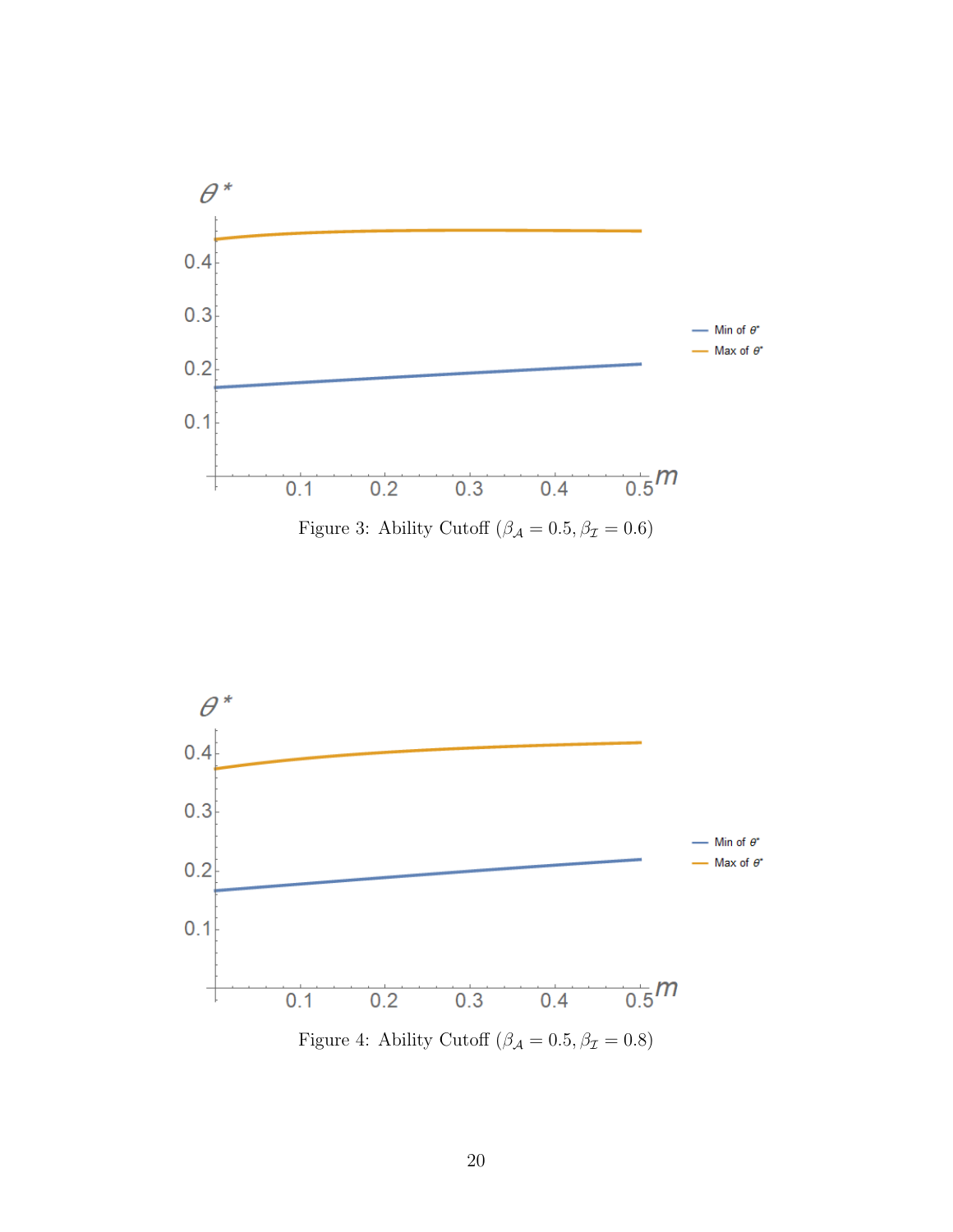<span id="page-21-0"></span>



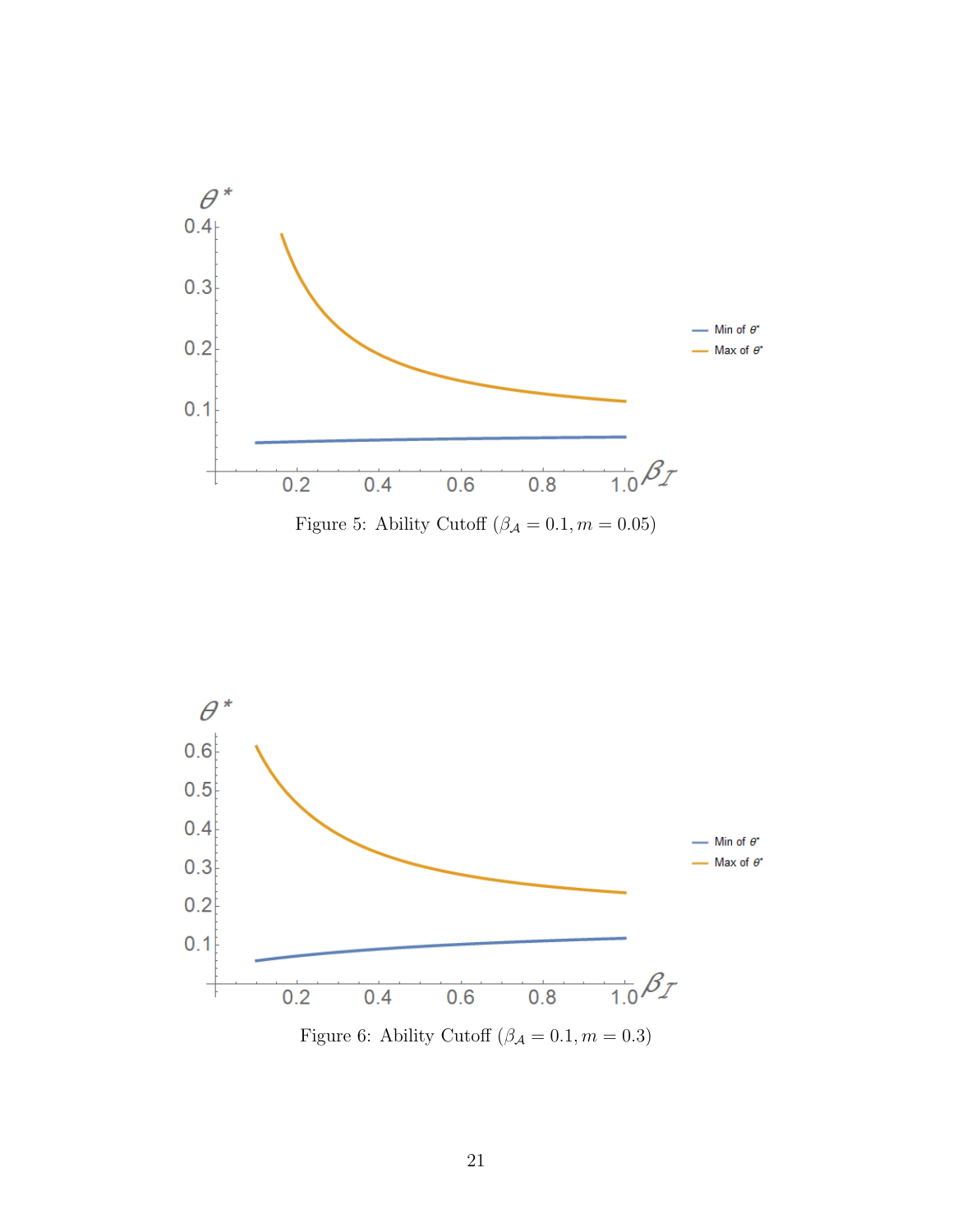



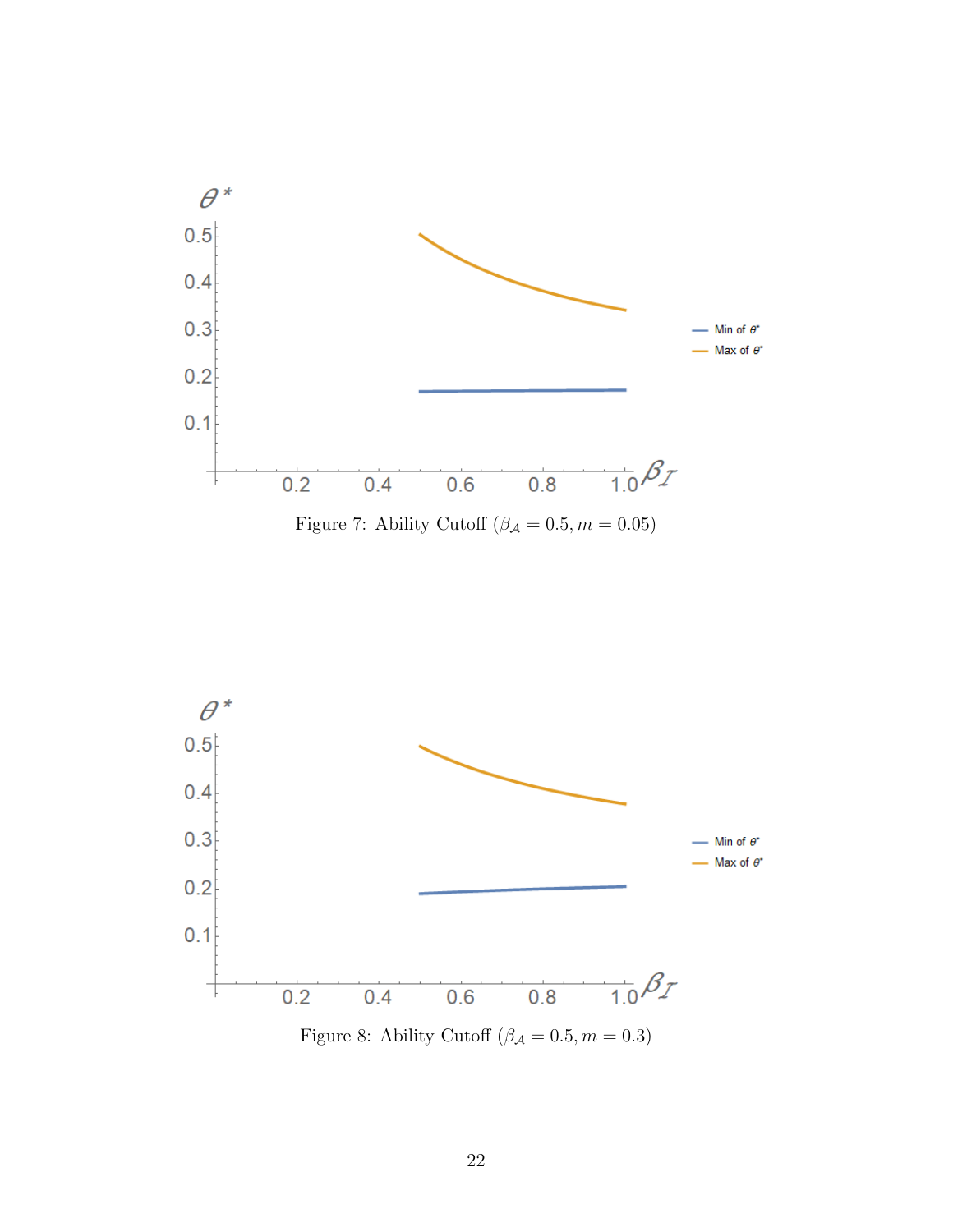



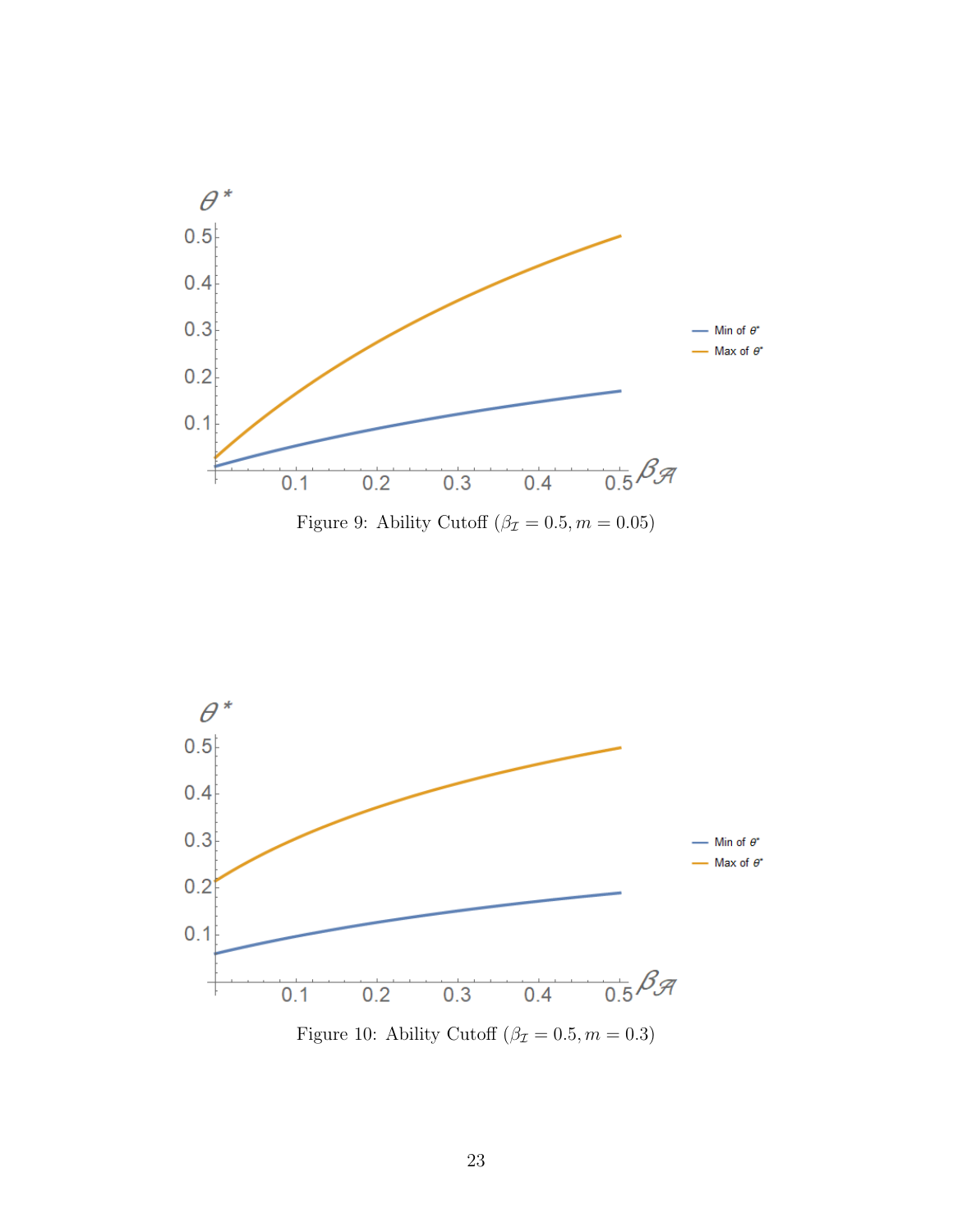



<span id="page-24-0"></span>

Figure 12: Ability Cutoff  $(\beta_{\mathcal{I}} = 0.8, m = 0.3)$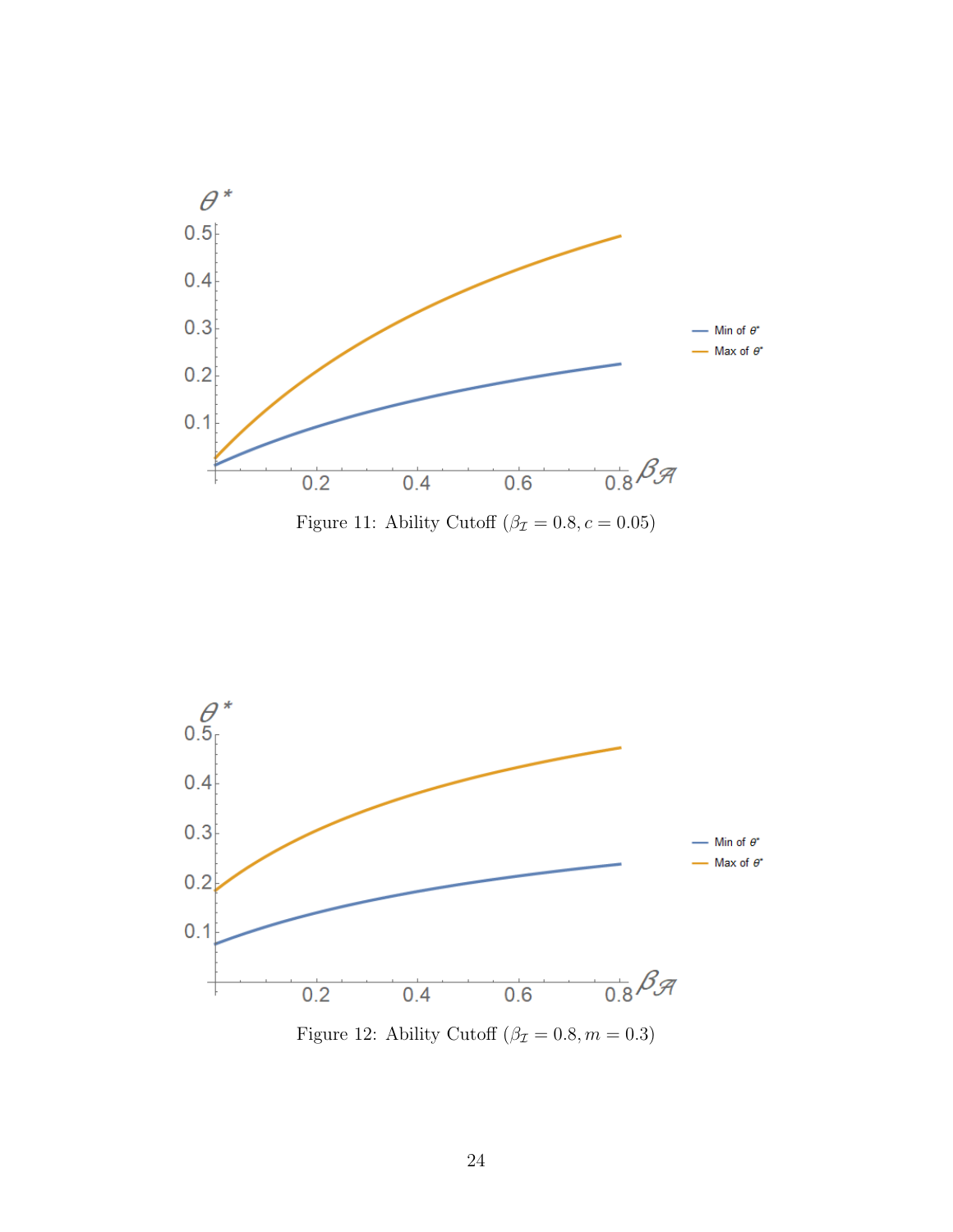<span id="page-25-0"></span>



<span id="page-25-1"></span>

Figure 14: Discrimination Level  $(\beta_{\mathcal{A}}=0.1, \beta_{\mathcal{I}}=0.8)$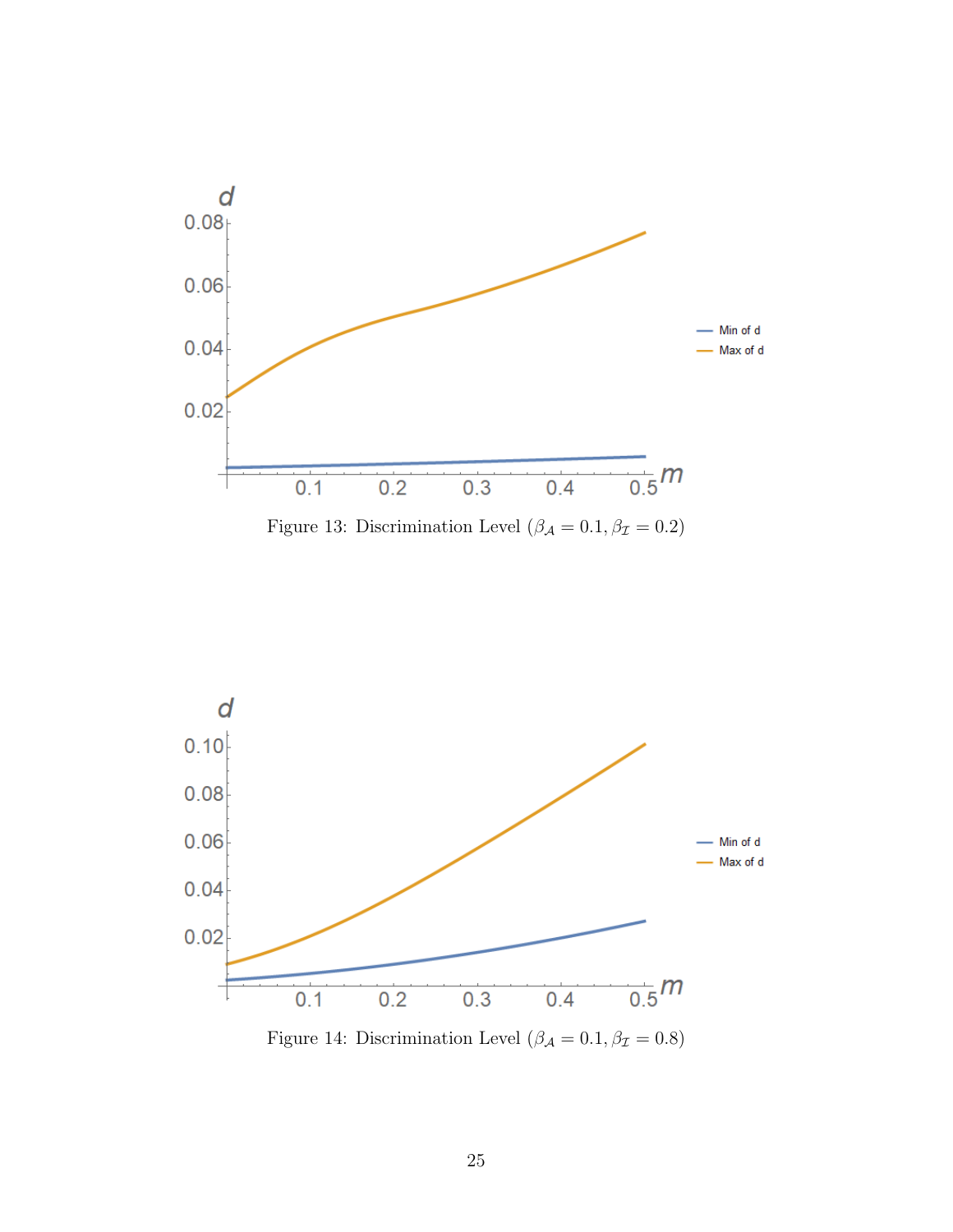

<span id="page-26-0"></span>

Figure 16: Discrimination Level  $(\beta_{\mathcal{A}}=0.5, \beta_{\mathcal{I}}=0.8)$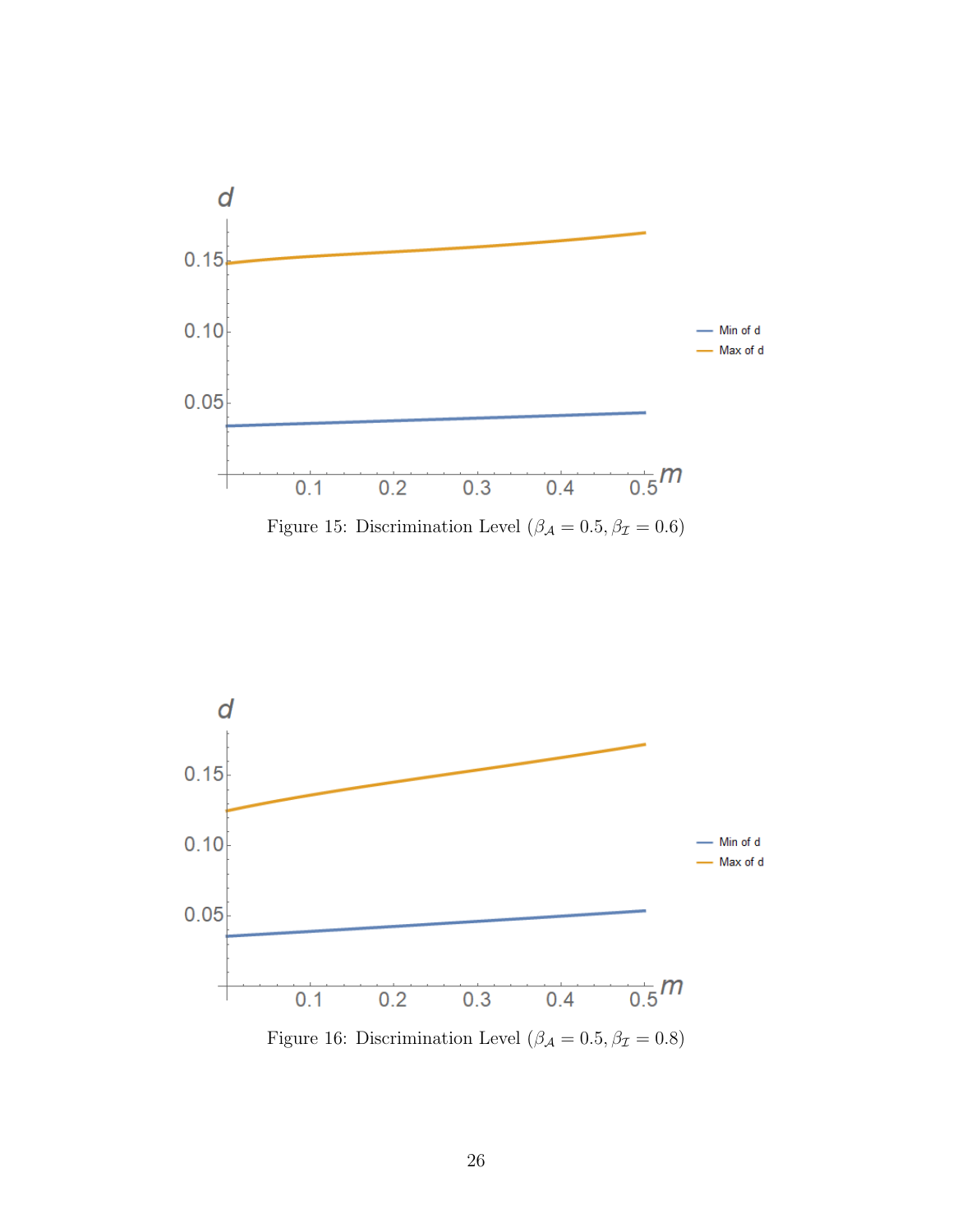<span id="page-27-0"></span>

Figure 17: Discrimination Level  $(\beta_{\mathcal{A}}=0.1, m=0.05)$ 



Figure 18: Discrimination Level  $(\beta_{\mathcal{A}}=0.1, m=0.3)$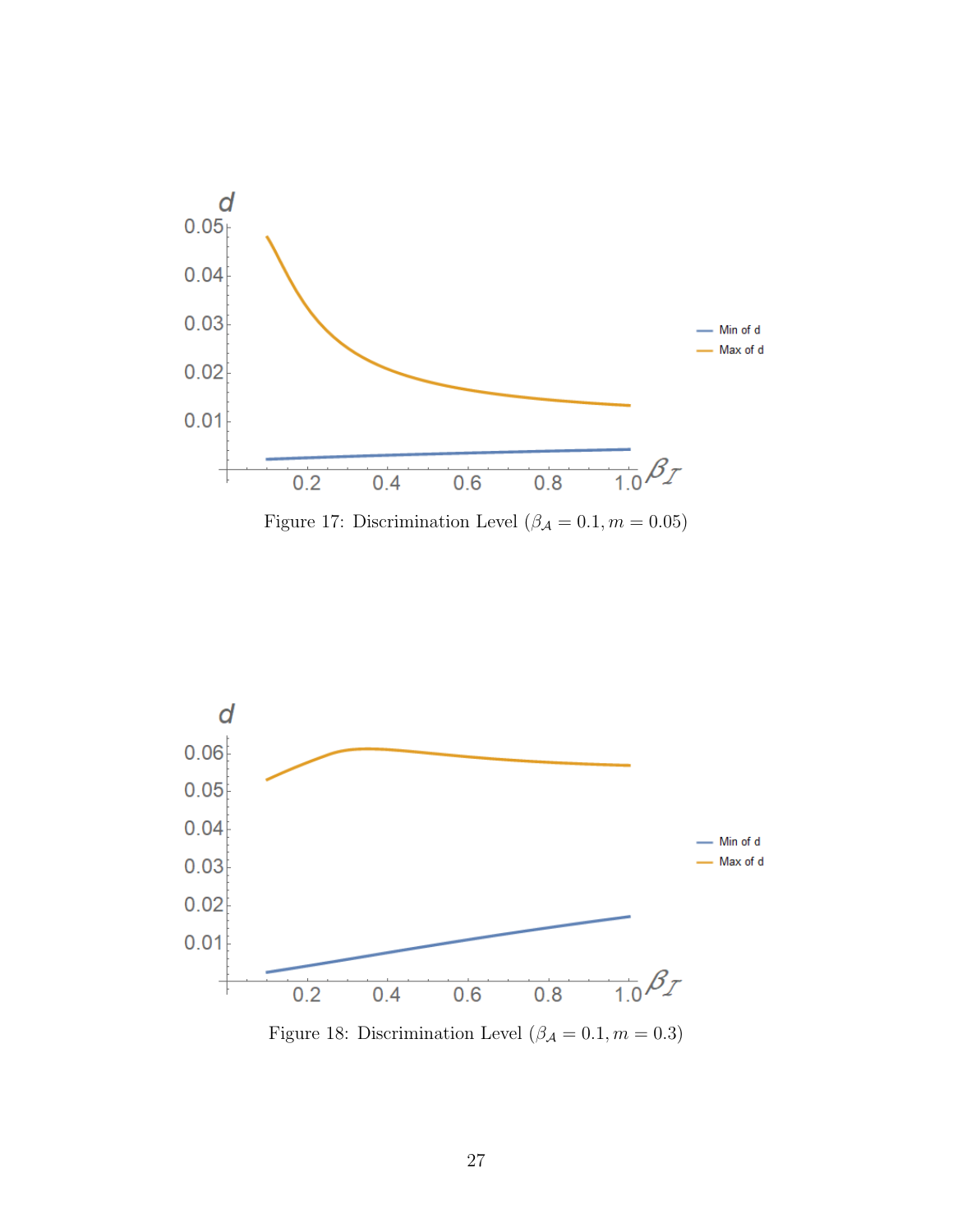





Figure 20: Discrimination Level  $(\beta_{\mathcal{A}} = 0.5, m = 0.3)$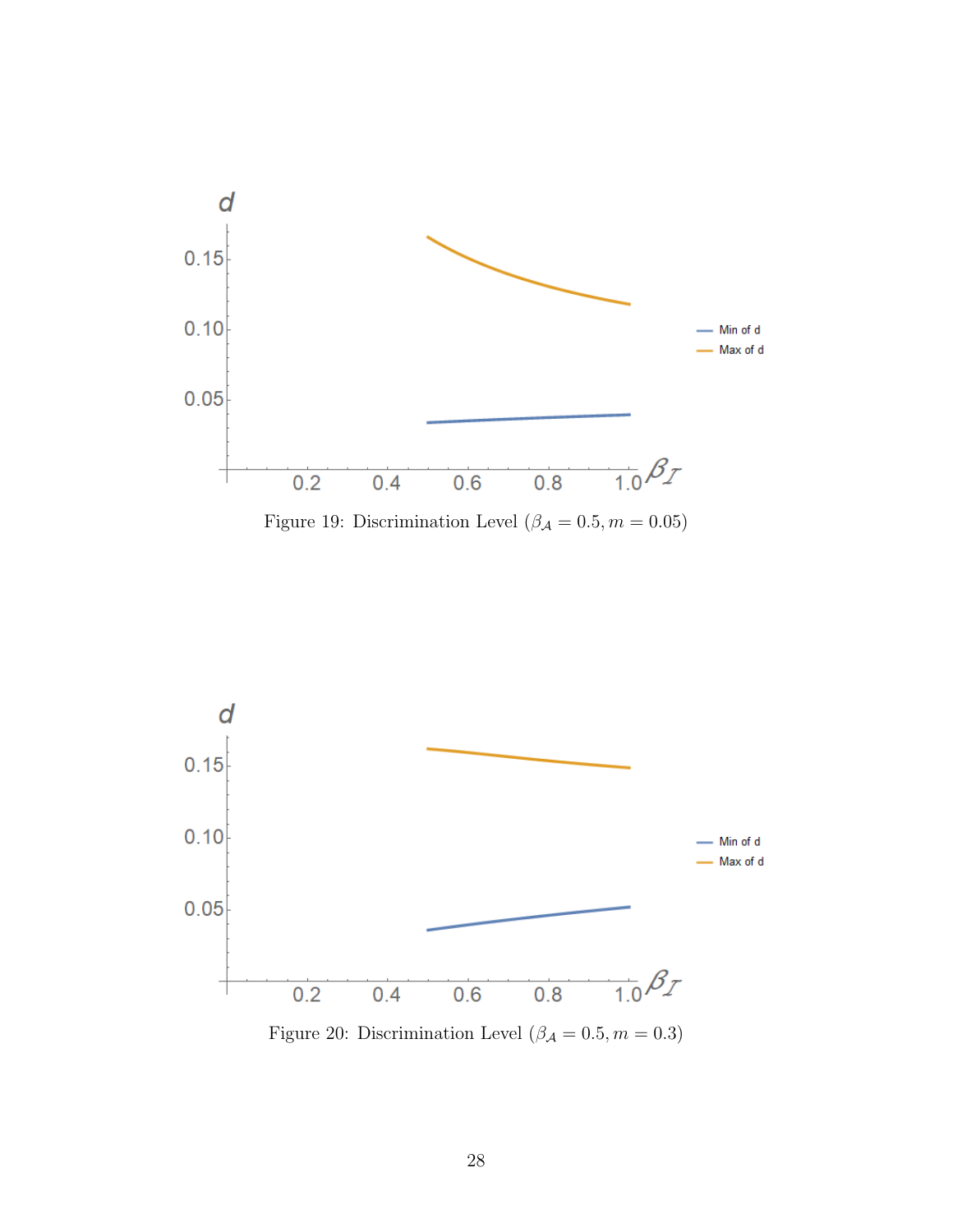





Figure 22: Discrimination Level  $(\beta_{\mathcal{I}} = 0.5, m = 0.3)$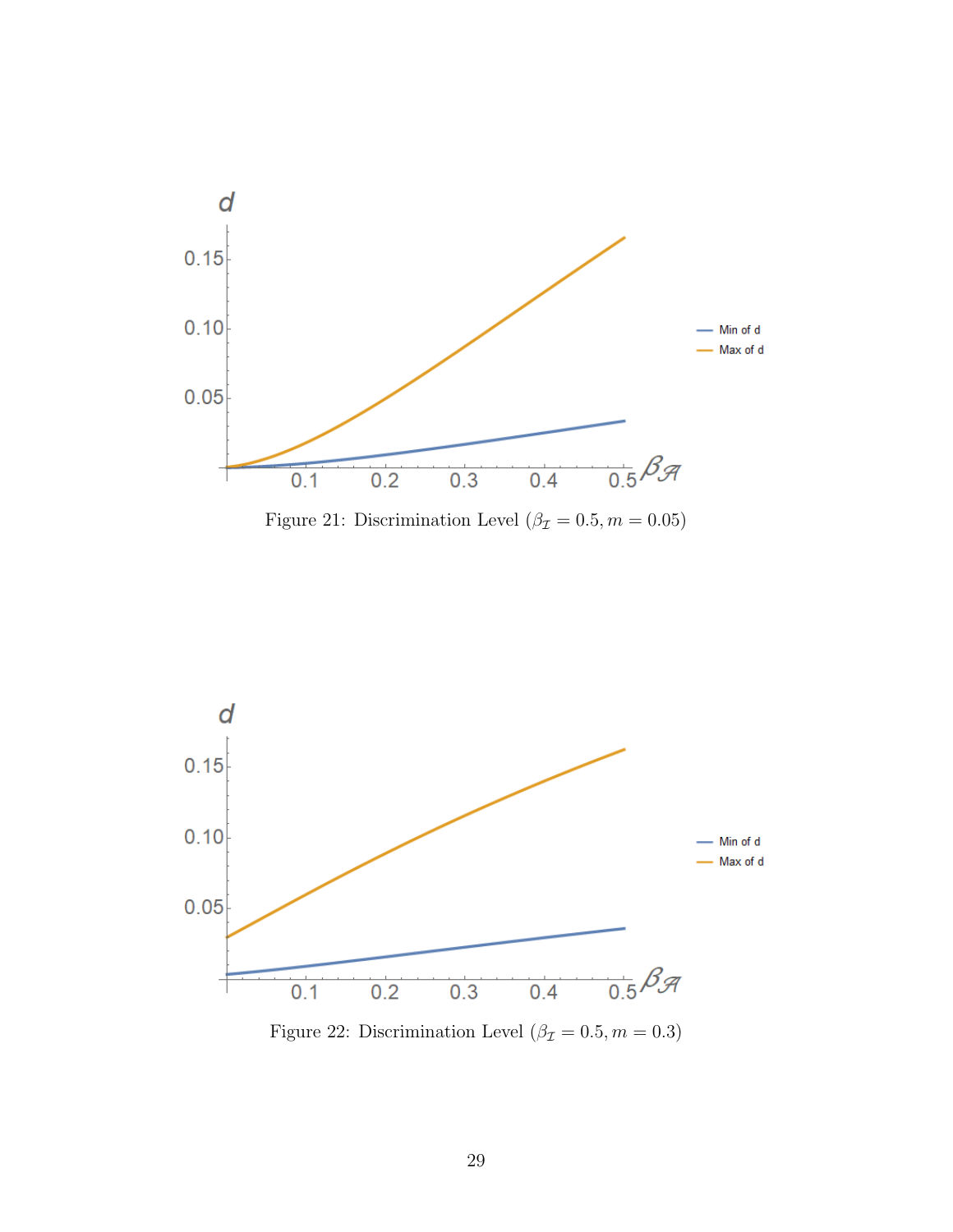



<span id="page-30-0"></span>

Figure 24: Ability Cutoff  $(\beta_{\mathcal{I}} = 0.8, m = 0.3)$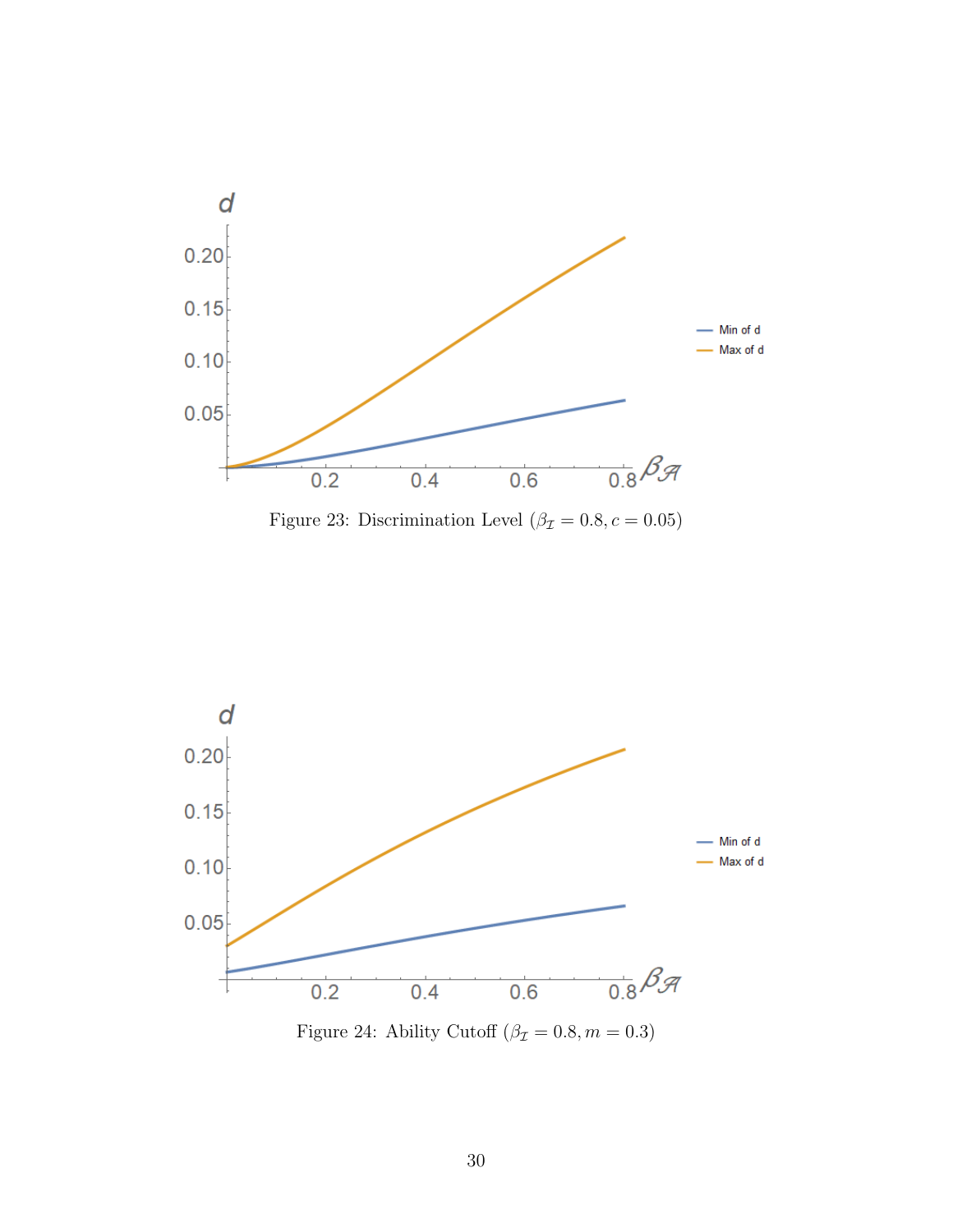## Appendix Proofs

**Proof of Lemma 1.** For any  $d \in \mathbb{R}_+$ , we want to show that there exist a  $\theta^c$  such that the equilibrium exist.

If  $f(m)g \le f(1-m)$ , then no one will assimilate, so  $a_i = 0$  for all  $i \in N_I$ .

If  $f(m)g < f(1 - m)$  and  $d = 0$ , then everyone will assimilate, so  $a_i = 1$  for all  $i \in N_I$ . If  $f(m)g < f(1 - m)$  and  $d > 0$ :

Suppose the equilibrium exist, then it must be that  $\theta^c$  satisfies the following condition:

$$
f(1 - m + m(1 - \theta^c))s_A s_{\theta^c} - d(1 - \theta^c) = f(m\theta^c)s_I s_{\theta^c}
$$

Here  $s_A = \frac{(1-m)/2 + mg(1-\theta^c)(1+\theta^c)/2}{1-m+m(1-\theta^c)}$  $\frac{(2+mg(1-\theta^c)(1+\theta^c)/2)}{1-m+m(1-\theta^c)}$  and  $s_I=\frac{1}{2}$  $\frac{1}{2}g\theta^c$ Simplify the equation we can get:

$$
(f(1 - m\theta^c) - f(m\theta^c))mg^2(\theta^c)^3 + (f(m\theta^c)g^2 + 2dm)(\theta^c)^2
$$
  
- 
$$
(f(1 - m\theta^c)(1 - m + mg)g + 2d + 2dm)\theta^c + 2d = 0
$$

Denote the left-hand side of the equation as  $F(\theta^c)$ , then  $F(0) = 2d > 0$  and  $F(1) =$  $(1-m)(f(m)g - f(1-m))g < 0$ . So there exist  $\theta^c \in (0,1)$  such that  $F(\theta^c) = 0$  by Intermediate Value Theorem.

Calculate the derivative of F

$$
F'(\theta) = [f(1 - m\theta) - f(m\theta)]mg^{2}3\theta^{2} + [f'(1 - m\theta)(-m) - f'(m\theta)m]mg^{2}\theta^{3}
$$
  
+  $[2dm + f(m\theta)g^{2}]2\theta + f'(m\theta)mg^{2}\theta^{2}$   
-  $f(1 - m\theta)(1 - m + mg)g - 2d(1 + m) - f'(1 - m\theta)(-m)(1 - m + mg)g\theta$   
=  $f(1 - m\theta)[3mg^{2}\theta^{2} - (1 - m + mg)g]$   
+  $f(m\theta)[-3mg^{2}\theta^{2} + 2g^{2}\theta]$   
 $f'(1 - m\theta)(-m)[mg^{2}\theta^{3} - (1 - m + mg)g\theta]$   
 $f'(m\theta)m[-mg^{2}\theta^{3} + g^{2}\theta^{2}]$   
 $2d(2m\theta - 1 - m)$   
=  $f(1 - m\theta)[3mg^{2}\theta^{2} - (1 - m + mg)g] + f(m\theta)[2g^{2}\theta - 3mg^{2}\theta^{2}]$   
 $f'(1 - m\theta)m[(1 - m + mg)g\theta - mg^{2}\theta^{3}] + f'(m\theta)m[g^{2}\theta^{2} - mg^{2}\theta^{3}]$   
+  $2d(2m\theta - 1 - m)$ 

**Proof of Lemma 2.** For the majority group A, they would like to maximize  $f(1-m\theta)s_A$ .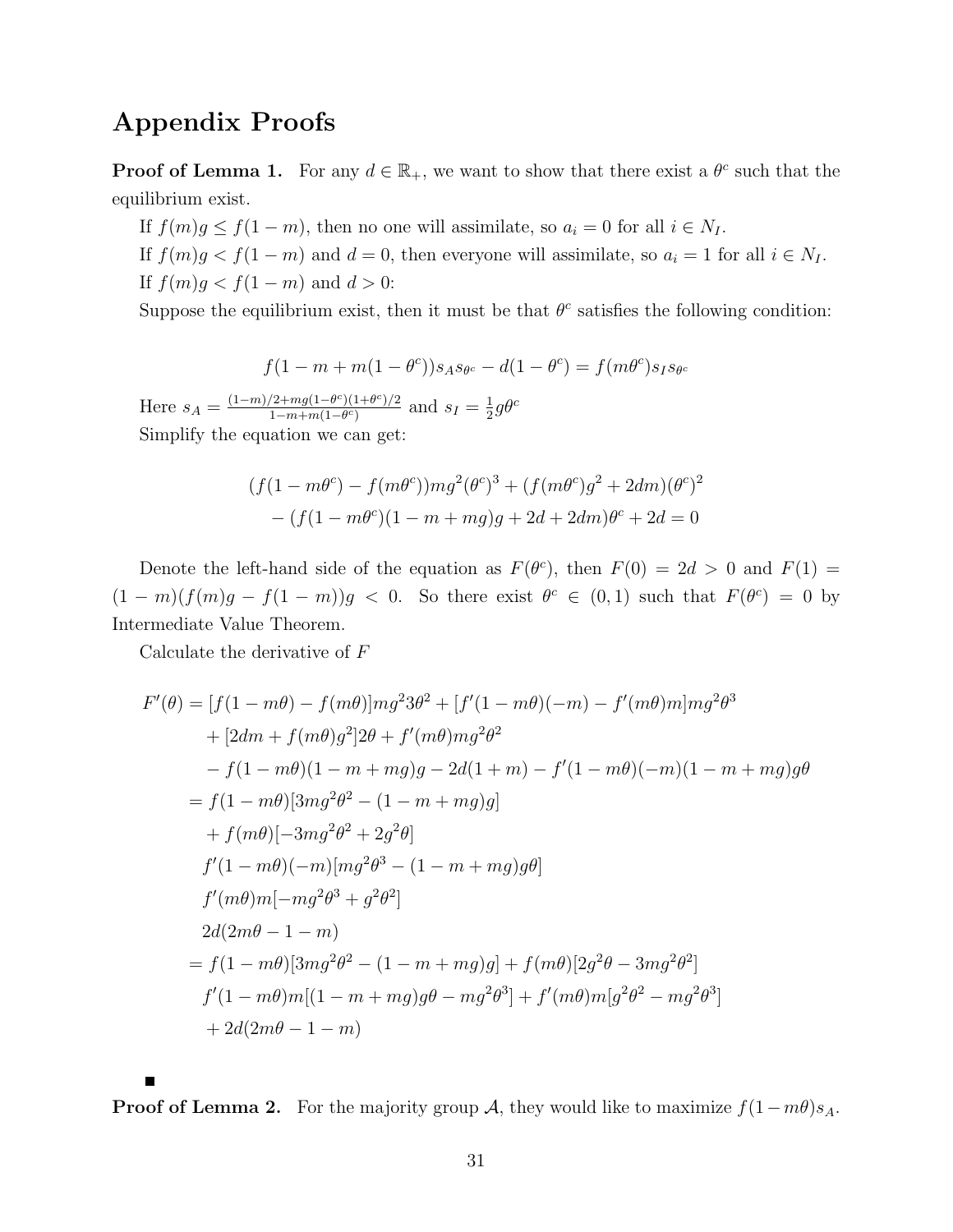$$
f(1-m\theta)\frac{(1-m)/2+mg(1-\theta^2)/2}{1-m\theta}=f(1-m\theta)\frac{1-m+mg(1-\theta^2)}{2(1-m\theta)}
$$

Denote it  $H(\theta)$ , then

$$
H'(\theta) = \frac{1}{2} [f'(1 - m\theta)(-m)\frac{1 - m + mg(1 - \theta^2)}{1 - m\theta} + f(1 - m\theta)\frac{mg(-2\theta)(1 - m\theta) - (1 - m + mg(1 - \theta^2))(-m)}{(1 - m\theta)^2}] = \frac{m}{2} [f'(1 - m\theta)\frac{mg\theta^2 - (1 - m + mg)}{1 - m\theta} + f(1 - m\theta)\frac{1 - m + mg(1 - \theta^2) - 2g\theta(1 - m\theta)}{(1 - m\theta)^2}] = \frac{m}{2(1 - m\theta)^2} [-f'(1 - m\theta)(1 - m\theta)(1 - m + mg(1 - \theta^2)) + f(1 - m\theta)[1 - m + mg(1 - \theta^2) - 2g\theta(1 - m\theta)]] = \frac{m}{2(1 - m\theta)^2} [f(1 - m\theta)[1 - m + mg - 2g\theta + mg\theta^2] - f'(1 - m\theta)(1 - m\theta)(1 - m + mg(1 - \theta^2))]
$$

 $H(\theta)$  is continuous so it must achieve maximum on [0, 1].

$$
H'(0) = \frac{m}{2}[-f'(1)(1 - m + mg) + f(1)(1 - m + mg)]
$$
  
= 
$$
\frac{m}{2}(1 - m + mg)(f(1) - f'(1)) > 0
$$

Since  $f(0) = 0$ ,  $f''( ) < 0$  and  $f'(0) < 1$ , so  $f(1) > f'(1)$ 

$$
H'(1) = \frac{m}{2(1-m)^2} \left[ -f'(1-m)(1-m)(1-m) + f(1-m)(1-m-2g(1-m)) \right]
$$
  
= 
$$
\frac{m}{2(1-m)} \left[ -f'(1-m)(1-m) + f(1-m)(1-2g) \right] < 0
$$

0 and 1 are not local maximum for  $H(\theta)$ , so  $H(\theta)$  achieve maximum on  $(0, 1)$ .

#### $\blacksquare$

## Proof of Lemma 4. Denote

$$
P(\theta) = f(1 - m\theta)[1 - m + mg - 2g\theta + mg\theta^2] - f'(1 - m\theta)(1 - m\theta)(1 - m + mg(1 - \theta^2))
$$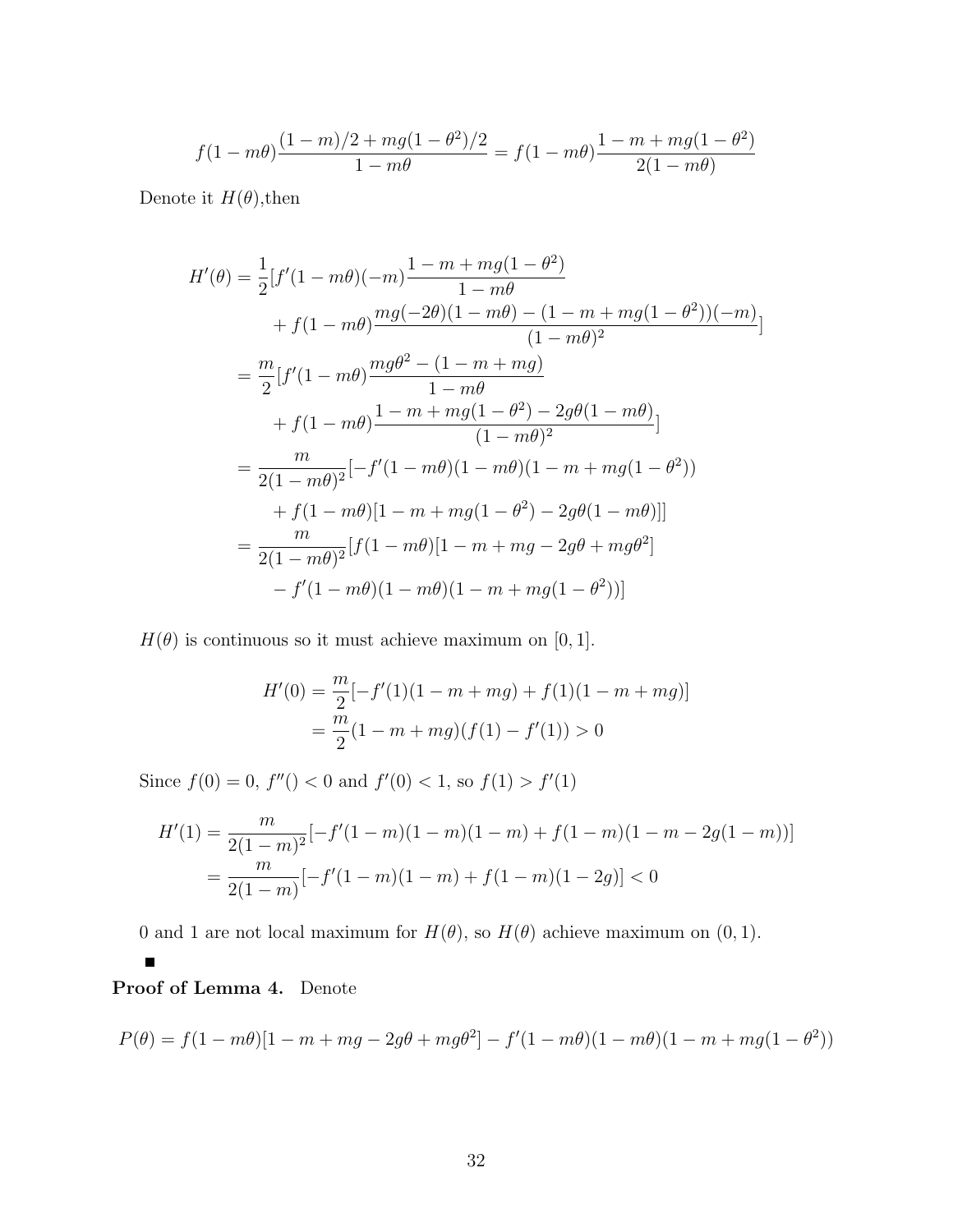$$
P'(\theta) = f(1 - m\theta)[-2g + 2mg\theta] + f'(1 - m\theta)(-m)[1 - m + mg - 2g\theta + mg\theta^2]
$$
  
\n
$$
- f'(1 - m\theta)[(-m)(1 - m + mg - mg\theta^2) + (1 - m\theta)(-2mg\theta)]
$$
  
\n
$$
- f''(1 - m\theta)(-m)(1 - m\theta)(1 - m + mg - mg\theta^2)
$$
  
\n
$$
= f(1 - m\theta)[2mg\theta - 2g] + f'(1 - m\theta)4mg\theta(1 - m\theta)
$$
  
\n
$$
+ f''(1 - m\theta)m(1 - m\theta)(1 - m + mg - mg\theta^2)
$$
  
\n
$$
= -(1 - m\theta) [f(1 - m\theta)2g - f'(1 - m\theta)4mg\theta - f''(1 - m\theta)m(1 - m + mg - mg\theta^2)]
$$

$$
f(1 - m\theta) - f'(1 - m\theta)2m\theta \ge f(1 - m) - f'(1 - m)2m
$$
  
\n
$$
\ge f'(1 - m)(1 - m) - f'(1 - m)2m
$$
  
\n
$$
= f'(1 - m)(1 - 3m)
$$

So  $P'(\theta) < 0$  for  $\theta \in [0,1]$  when  $m \leq \frac{1}{3}$  $\frac{1}{3}$ .

Also,  $H'(\theta) = \frac{m}{2(1-m\theta)^2} P(\theta)$  so that  $H'(\theta)$  is strictly decreasing when  $\theta \in [0, 1]$ . Thus,  $H(\theta)$  has a unique maximum point.

## Proof of Lemma 5.

For  $f(x) = \frac{1}{2} - \frac{1}{2}$  $\frac{1}{2}(1-x)^2 = x - \frac{1}{2}$  $\frac{1}{2}x^2$ , We have

$$
2F(\theta) = [1 - 2m\theta]mg^2\theta^3 + [4dm + (2m\theta - m^2\theta^2)g^2]\theta^2
$$
  
– [(1 - m^2\theta^2)(1 - m + mg)g + 4d(1 + m)]\theta + 4d  
= -3m^2g^2\theta^4 + [3mg^2 + (1 - m + mg)m^2g]\theta^3  
+ 4dm\theta^2 - (1 - m + mg)g\theta - 4d(1 + m)\theta + 4d

$$
2F'(\theta) = -12m^2g^2\theta^3 + \theta^2[9mg^2 + 3(1 - m + mg)m^2g]
$$

$$
- (1 - m + mg)g + 4d(2m\theta - 1 - m)
$$

We want to show that  $F'(\theta) < 0$  for  $\theta \in [0, 1]$ . Since  $m < \frac{1}{2}$ , we know that  $2m\theta - 1 - m < 0$ for  $\theta \in [0, 1]$ . Denote

$$
G(\theta) = -12m^2g^2\theta^3 + \theta^2[9mg^2 + 3(1 - m + mg)m^2g] - (1 - m + mg)g
$$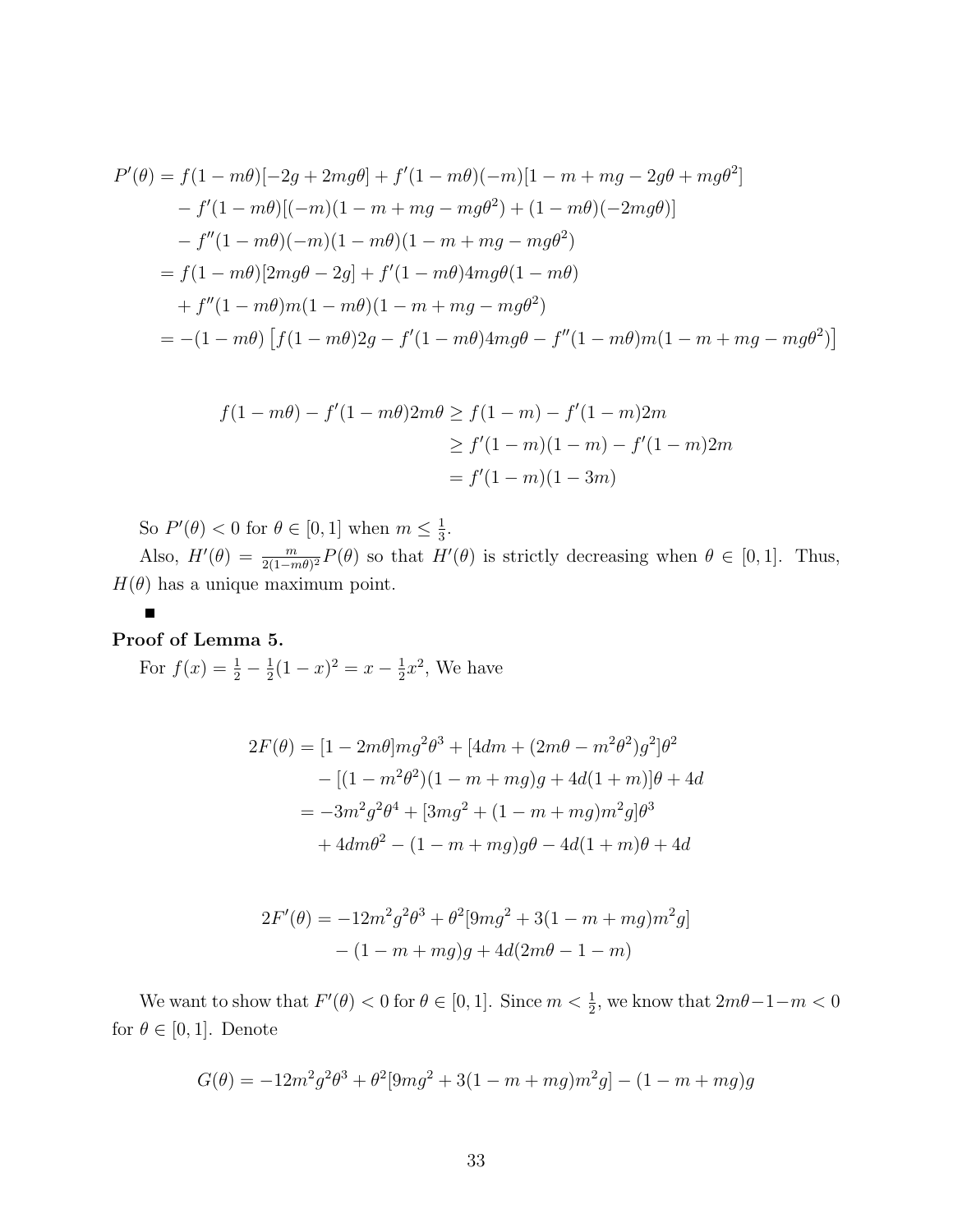So  $2F'(\theta) = G(\theta) + 4d(2m\theta - 1 - m)$ 

 $G'(\theta) = -36m^2g^2\theta^2 + 6[3mg^2 + (1 - m + mg)m^2g]\theta$ 

 $G'(\theta) = 0$  when  $\theta = 0$  or  $\frac{3g + (1 - m + mg)m}{6mg}$ .  $m < \frac{1}{2}$  so that  $\frac{3g + (1 - m + mg)m}{6mg} > 1$ , then  $G'(\theta) \ge 0$ when  $\theta \in [0, 1]$ .

$$
G(0) = -(1 - m + mg)g < 0
$$

$$
G(1) = -12m^2g^2 + 9mg^2 + 3(1 - m + mg)m^2g - (1 - m + mg)g
$$
  
= 
$$
[(-3m^3 + 3m^2 + m - 1) + (3m^3 - 12m^2 + 8m)g]g
$$
  
= 
$$
[(-3m^2 + 1)(m - 1) + m(3(m - 2)^2 - 4)]g < 0
$$

 $G(\theta)$  is strictly increasing for  $\theta \in [0, 1]$  and  $G(0) < 0$ ,  $G(1) < 0$ , so  $G(\theta) < 0$  for  $\theta \in [0, 1]$ . Thus  $2F'(\theta) = G(\theta) + 4d(2m\theta - 1 - m)$ , then  $F'(\theta) < 0$  for  $\theta \in [0, 1]$ . So the solution of  $F(\theta) = 0$  is unique.

#### Proof of Proposition 2.

For  $f(x) = x - \frac{1}{2}$  $\frac{1}{2}x^2$ , we have

$$
H'(\theta) = \frac{m}{2(1 - m\theta)^2} \left[ \frac{1}{2}(1 - m^2\theta^2)[1 - m + mg - 2g\theta + mg\theta^2] - m\theta(1 - m\theta)(1 - m + mg(1 - \theta^2)) \right]
$$
  
=  $\frac{m}{4(1 - m\theta)} \left[ (1 + m\theta)(1 - m + mg - 2g\theta + mg\theta^2) - 2m\theta(1 - m + mg - mg\theta^2) \right]$   
=  $\frac{m}{4(1 - m\theta)} \left[ (1 - m + mg)(1 + m\theta) + (g\theta)(m\theta) - 2(g\theta) + (g\theta)(m\theta)^2 - 2(g\theta)(m\theta) \right]$   
=  $\frac{m}{4(1 - m\theta)} \left[ (1 - m + mg) + 2(g\theta)(m\theta)^2 \right]$   
=  $\frac{m}{4(1 - m\theta)} \left[ (1 - m + mg)(1 - m\theta) + g\theta(3m\theta + 2)(m\theta - 1) \right]$   
=  $\frac{m}{4} [1 - m + mg - g\theta(3m\theta + 2)]$   
=  $-\frac{m}{4} [3mg\theta^2 + 2g\theta - (1 - m + mg)]$ 

The we know that  $\theta^c = \frac{-g + \sqrt{g^2 + 3mg(1-m+mg)}}{3mg}$  $\frac{3mg(1-m+mg)}{3mg}$ . Then  $d(1-\theta^c) = \theta^c g(f(m(A))s_A -$